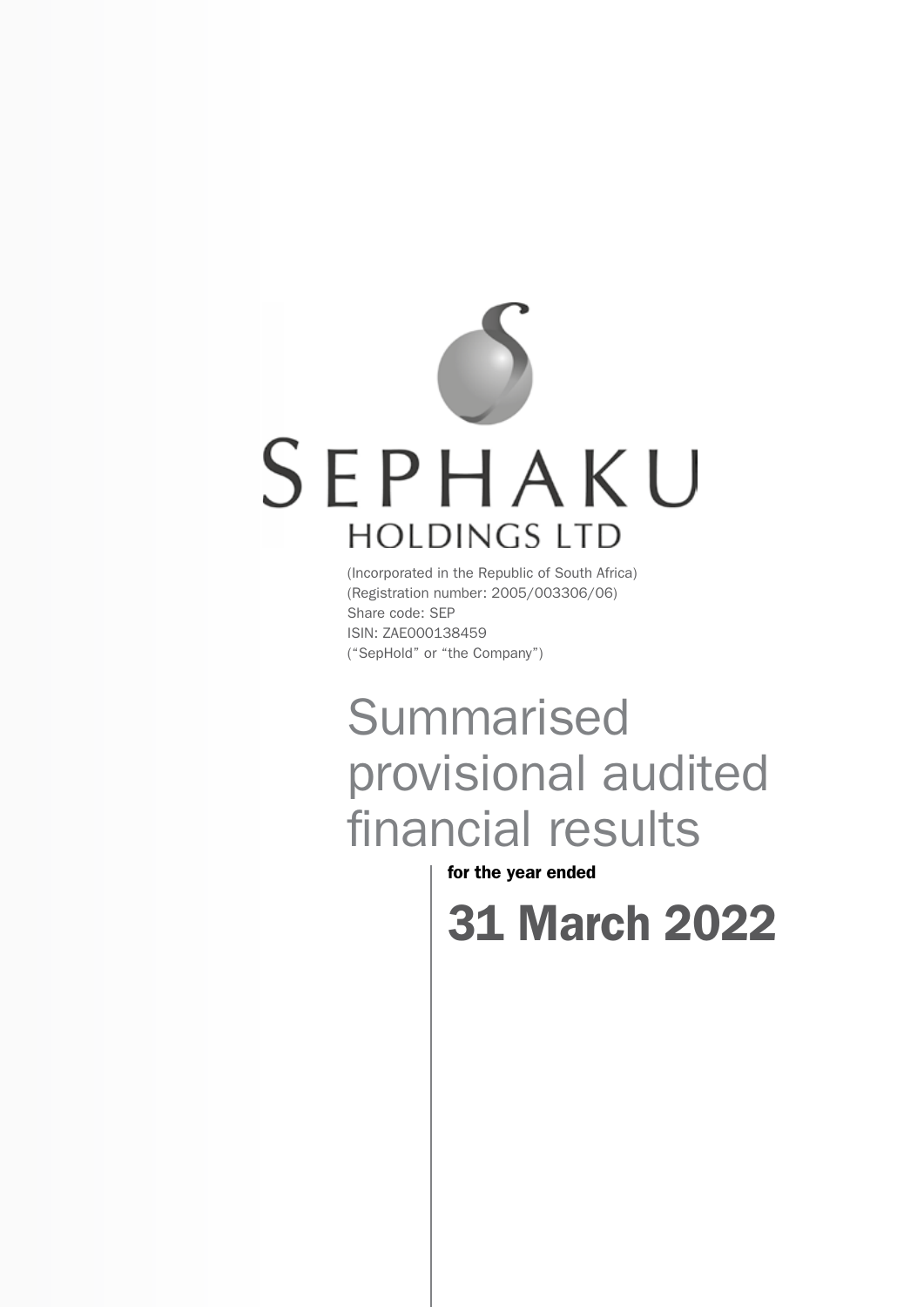SepHold hereby reports on the summarised, provisional, audited financial results for the year ended 31 March 2022 ("FY 2022"). SepHold, Métier Mixed Concrete (Pty) Ltd ("Métier" or "the subsidiary") and Dangote Cement SA (Pty) Ltd ("SepCem" or "the associate") are collectively referred to as the group.

The board of directors ("Board") takes full responsibility for the summarised provisional financial information and that it has been correctly extracted from the underlying annual financial statements ("AFS"). The summarised financial information included in this announcement is extracted from audited information but is not itself audited. The full AFS are available on the Company's website, [www.sephakuholdings.com](http://www.sephakuholdings.com).

Any forward-looking information is the Board's responsibility and has not been reviewed or reported on by the Company's external auditors. The group's external auditors, BDO South Africa Incorporated, have audited the underlying AFS issuing an unqualified audit opinion. The independent auditor's report includes a section on key audit matters. The auditor's report does not necessarily report on all the information in this announcement. Shareholders should obtain a copy of the auditor's report within the AFS which is available from the Company's registered office, to understand the nature of the auditor's engagement fully. Alternatively, an electronic copy can be requested at [info@sephold.co.za.](mailto:info@sephold.co.za)

### INVESTOR AUDIO WEBCAST AND CONFERENCE CALL

An audio webcast and conference call to discuss the financial results will be hosted on Thursday, 23 June 2022, at 10:00.

To receive unique access details, all participants must pre-register using the following hyperlink – [SepHold](https://themediaframe.com/links/sephaku10042498.html) [FY 2022 webcast registration link.](https://themediaframe.com/links/sephaku10042498.html)

The results presentation will be available on the Company's website 30 minutes before the event for downloading via the link: [http://sephakuholdings.com/](http://sephakuholdings.com/investor-centre/presentations/) [investor-centre/presentations/](http://sephakuholdings.com/investor-centre/presentations/)

### SALIENT POINTS

### **Group**

- Group consolidated revenue\*: R786 million (FY 2021: R634 million)
- Net profit after tax: R45 million (FY 2021: R20 million)
- Basic earnings per share: 17.52 cents (FY 2021: 7.83 cents)
- Headline earnings per share: 17.67 cents (FY 2021: 6.09 cents)

### Métier

- EBITDA: R75 million (FY 2021: R55 million)
- EBITDA margin:  $9.5\%$ (FY 2021: 8.7%)
- Net profit after tax: R30 million (FY 2021: R17 million)

### SepCem<sup>1</sup>

- Sales revenue: R2,6 billion (FY 2021: R2,4 billion)
- EBITDA: R375 million (FY 2021: R382 million)
- EBITDA margin:  $14.6\%$ (FY 2021: 15.9%)
- Net profit after tax: R82 million (FY 2021: R44 million)
- SepCem 36% equity-accounted profit to group: R29 million

(FY 2021: R16 million)

- *\* The group revenue is all from Métier's operations as the 100% subsidiary of SepHold.*
- *<sup>1</sup> SepCem has a December year-end as a subsidiary of Dangote Cement PLC ("DCP"). The FY 2022 figures are for the 12 months ended 31 December 2021, and FY 2021 figures are for the 12 months ended 31 December 2020.*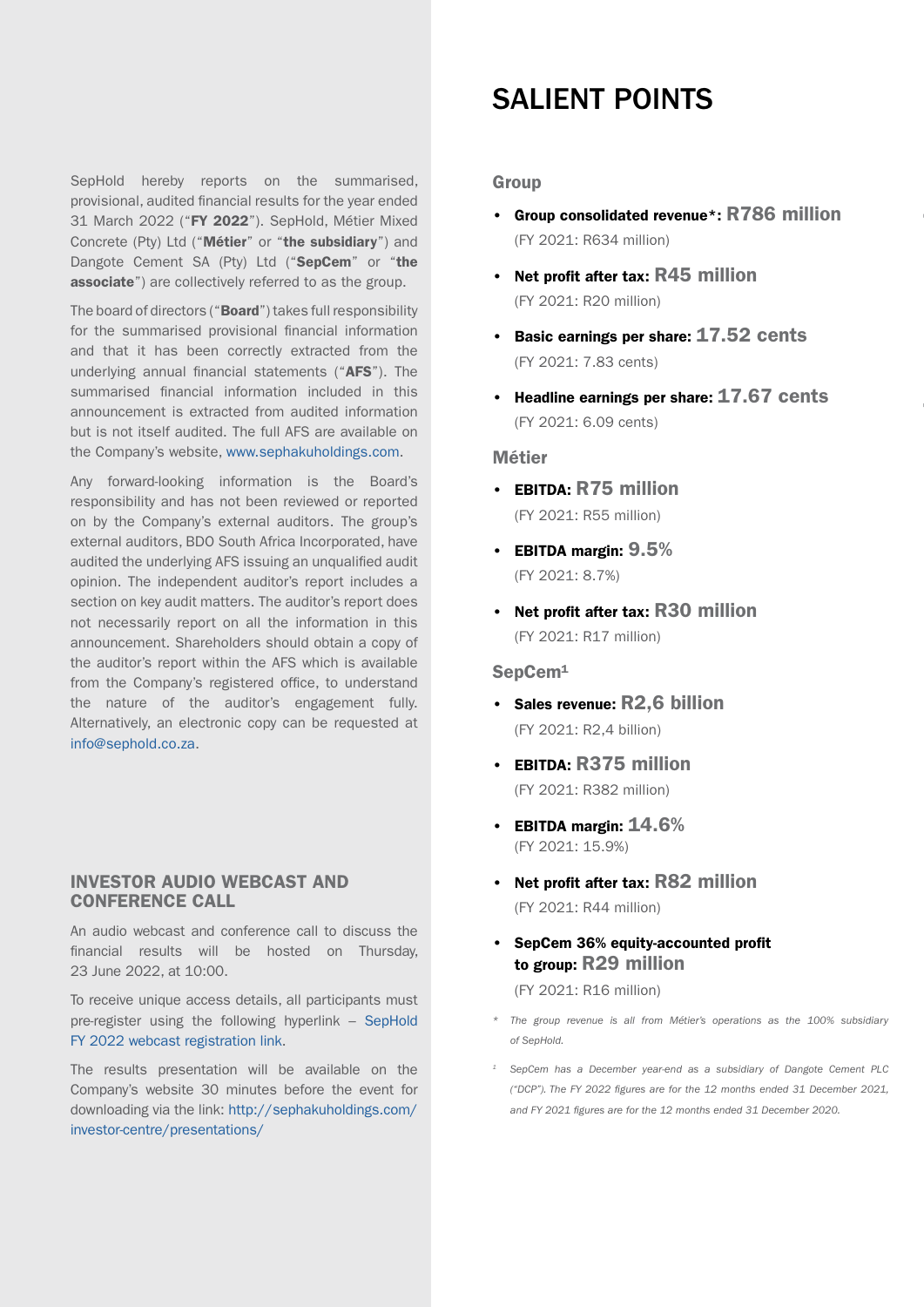### SUMMARISED PROVISIONAL AUDITED FINANCIAL RESULTS

for the year ended 31 March 2022



### Remarking on the results, Chief Executive Officer ("CEO") Neil Crafford-Lazarus said,

*"We are pleased to report on the FY 2022 group performance during which Métier and SepCem increased their net profit by double digits. As detailed in the commentary below, the year-on-year ("*YoY*") improvement in profitability was mainly due to improved revenues and lower finance expenses.* 

*We began calendar year ("*CY*") 2021 upbeat about demand because of the unprecedented rally for building materials in second half ("*H2*") 2020 following the pandemic related hard lockdown. Although we were cognisant that this trend would be short-lived, we anticipated that demand would "normalise" towards the end of CY 2021. The YoY growth in the real value of building plans passed at 0.1% in Q4 2020, and 2.1% in Q1 2021, driven by the residential housing sector, implied a positive demand trend for building materials into the year, thereby confirming our view. However, by the beginning of H2 2021, the trend indicators showed an earlier normalisation in building materials retail demand. The building materials volumes were further reduced, albeit marginally, by the July 2021 social protests, mainly in the KZN and Gauteng provinces, characterised by mass looting and destruction of retail* 

*infrastructure. In particular, the violence inflicted on transporters limited access to customers whilst building materials retailers had to either temporarily or permanently close several branches due to the damage caused by the protesters.* 

*At the beginning of the quarter ended on 31 March 2022, a renewed optimism in construction activity was recorded based on the prevailing strong commodity cycle, which was largely expected to increase infrastructure demand. The sentiment was soon dampened by the deceleration in global growth and concerns related to the potential negative effects of the Russian – Ukrainian war. Therefore, as we began FY 2023, we recognised the headwinds against macroeconomic growth in general and our industry. We remain vigilant in managing costs and agile in our sales approach to support profitability and maintain our market share, respectively.* 

*Finally, as the pandemic migrates to an epidemic, we have remained diligent in implementing appropriate health*  and safety protocols to mitigate workplace infections. We successfully implemented vaccination campaigns in all *group entities during the year, resulting in inoculation rates of 100% at SepHold, 75% at Métier and 71% at SepCem. We will continue to operate within the COVID-19 protocols into the foreseeable future."*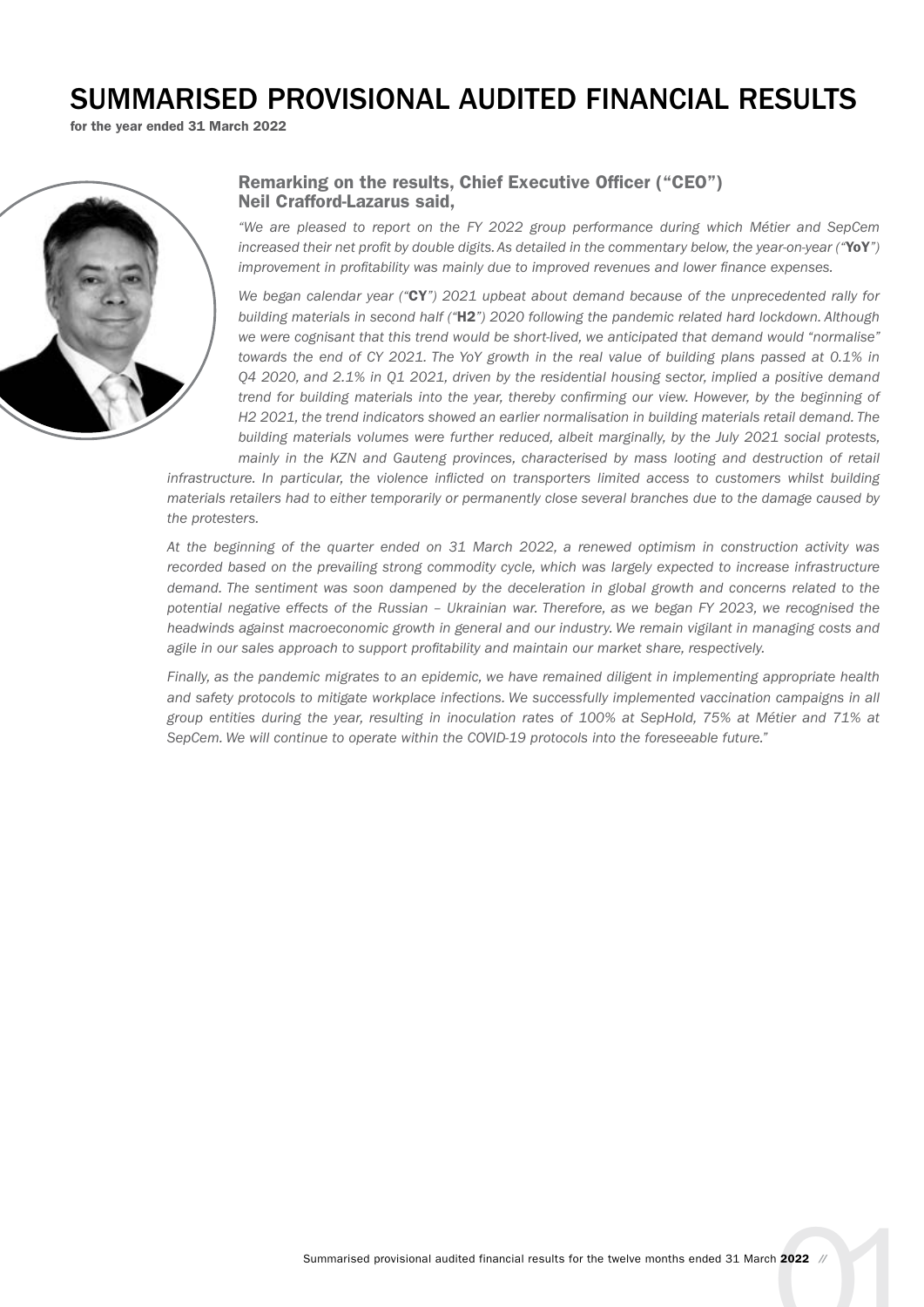### **COMMENTARY**

### MÉTIER

### Sales volumes

Total sales volumes increased by 18% YoY, albeit from the anomalously low comparative base due to the pandemic related restrictions in FY 2021. Although Métier recorded an increase, the volumes achieved by the subsidiary were essentially flat YoY considering the ten months of active trading in FY 2021. Management estimated the mixed-concrete sector demand to be slightly below pre-COVID-19 levels by year-end, emphasising the ongoing challenge of supplying ready-mixed concrete to a stagnant market.

Métier established its first plant at Bellville in the Western Cape province and started supplying customers in September 2021. The subsidiary achieved targeted volumes by December 2021 at good profit margins in this province. Métier intends to gradually enhance its reputation in this market to ensure that the brand is well accepted.

The operations in the KZN province experienced unique challenges namely, the disruption of construction projects by the business forums, and the floods in the quarter ended March 2022. The demand in KZN reverted to pre-COVID-19 levels during the year characterised by increased competition from independent ready-mix producers resulting in flat sales volumes. Métier focussed on achieving an optimal product mix that would result in raw material and transport cost savings.

The Gauteng-based operations experienced aggressive pricing tactics from vertically integrated competitors as demand declined. The sales were 10% below volumes achieved in FY 2021, mainly due to the continued low demand in the province. Management focussed on efficiently securing inputs, tightly managing logistics costs, and implementing effective sales management to improve profit margins. As in the KZN market, Métier successfully implemented price increases in the fourth quarter ended March 2022 in the Gauteng market.

Overall, integrated ready-mixed producers continued to close plants in KZN and Gauteng but were immediately replaced by highly competitive independent ready-mix producers with lower cost bases. Nonetheless, Métier's competitive edge based on its renowned service excellence, deep product knowledge and professionalism has positioned the subsidiary well to retain or grow its market share in the three provinces.

### Revenue and profitability

Métier's revenue increased by 24% YoY to R786 million (FY 2021: R634 million) due to the increased sales volumes and pricing. Increasing inflation-related input costs in the quarter ended 31 March 2022 resulted in all major mixed concrete producers, including the subsidiary, implementing significant price increases. The flat gross margin of 38% YoY demonstrates management's ability to control input costs to support profitability. Consequently, the EBITDA increased by 36% to R75 million (FY 2021: R55 million), and EBIT increased by 45% from R33 million to R48 million. The operating expenses increased by 16% from the anomalously low base in the comparative period due to cost-saving initiatives. The EBITDA and EBIT margins increased to 9.6% (FY 2021: 8.7%) and 6.2% (FY 2021: 5.2%), respectively. Net profit after tax increased by 76%, from R17 million to R30 million, due to the higher revenue and the lower finance expense resulting from a decreasing debt balance.

Although the price increases applied in March 2022 were sustained, the expanding inflation, significant fuel price increases and rising interest rates are expected to cause downward pressure on profitability in FY 2023 as input costs and operating expenses increase. Métier's hybrid logistics model and its strong relations with outsourced transporters enable the subsidiary to control its transport expense better. In addition, Métier has established a portfolio of competitively priced suppliers for key inputs. To further mitigate against a sharp decline in profitability, the subsidiary increased prices in June 2022.

### Management of customer credit risk

Métier's executive management continuously monitors exposure to credit risk and customers' creditworthiness. The subsidiary continued to apply stringent credit approval processes to mitigate the risk of financial loss from defaults. The proliferation of medium-sized construction companies with cashflow management challenges increased the risk necessitating a preference for customers with proven and consistent payment behaviour. As of 31 March 2022, the loss allowance for trade and other receivables was reduced to R791,000 (FY 2021: R1,9 million) due to an R1,1 million provision reversal on settled trade receivables. Detailed disclosure on debtor management can be read on pages 38 to 40 in the AFS.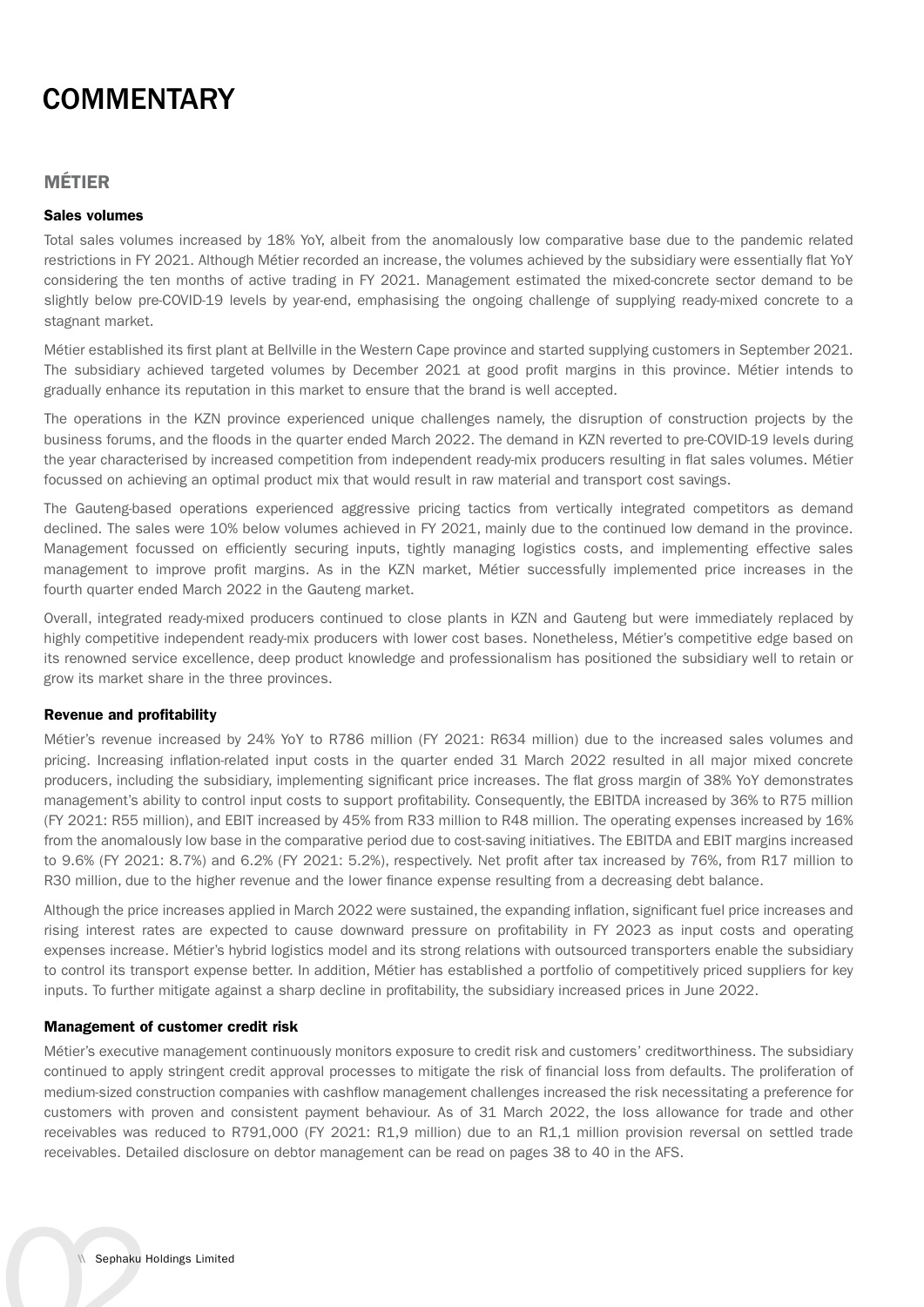#### Bank debt management

Métier focussed on reducing the amortising loan facility resulting in a capital balance of R48 million on 31 March 2022 (FY 2021: R71 million). The facility bears an interest rate of three-month Johannesburg Inter-bank Average Rate (JIBAR) plus 4.25%. The facility is repayable in varying instalments, with the final balloon payment scheduled for 15 April 2023. The subsidiary's management continues to comply with the debt obligations and is confident that it will repay its instalments as scheduled for FY 2023. Detailed disclosure on the bank debt can be read on page 17 below.

### **SEPCEM**

#### Sales volume

SepCem's sales volumes declined by 1% YoY for the twelve months ended 31 December 2021, mainly due to the unplanned kiln outages during the H2 2021. From the end of the third quarter into the beginning of the fourth quarter CY 2021, SepCem had two unplanned plant outages. In both incidences, management was able to identify a long-term solution to mitigate future unplanned outages. For further details, shareholders are referred to SENS announcements released on 12 October 2021 and 20 October 2021.

The competition heightened during the year due to the recovery of the cement producers who had experienced major technical plant challenges in CY 2020 limiting their ability to supply the market. Furthermore, blender activity also normalised in CY 2021 compared to their subdued presence in May and June 2020 caused by the acute shortage of extenders which had severely hampered their production.

In addition, approximately 1,1 million tonnes of cement were imported in CY 2021 (CY 2020: 990Kt), further intensifying competition. Approximately eighty-three percent of the volumes entered the country via the Durban port, and sixty-three percent were imported from Vietnam. The cement industry's application for a safeguard tariff from the International Trade Administration Commission of South Africa has continued to stall. A positive outcome would meaningfully improve the performance of the building materials sector that not only contributes to the fiscus but provides employment opportunities to numerous job seekers in South Africa.

#### Revenue and profitability

SepCem's revenue increased by 7% to R2,6 billion (FY 2021: R2,4 billion) due to higher pricing. The resultant EBITDA was 2% lower at R375,4 million (FY 2021: R381,6 million) at a margin of 14.6% (FY 2021: 15.9%). The decrease in EBITDA was mainly due to the insourcing of clinker in Q1 2021 caused by a shortage at SepCem. The operating profit remained flat at R219,4 million, mainly due to the lower depreciation expense in the period under review. In the same vein, the lower finance expense due to a lower debt balance resulted in an 85% increase in net profit after tax from R44,4 million to R81,9 million. The SepCem 36% equity-accounted profit in the group FY 2022 profit and loss statement is R28,9 million compared to R15,9 million in FY 2021.

#### Debt management

The total bank debt repayment for the twelve months ended December 2021 was R427 million, comprising interest of R74 million and capital of R353 million resulting in a capital balance of R666 million. By 2 May 2022, the outstanding capital balance was R528 million, following total capital repayment of R138 million in two instalments. The DCP shareholder loan that accrues interest at JIBAR plus 4% capitalised against the loan had a balance of R627 million by 31 December 2021.

Management concluded negotiations with the lenders to convert the project loan bullet instalment of R377 million due in November 2022 into a three-year term loan of R400 million at a rate of JIBAR plus 3.25%. In addition, SepCem secured a R200 million working capital facility at a rate of prime minus 0.5% from one of the original major lenders.

### **SEPHOLD**

### Update on the dual executive role

In January 2022, the SepHold Audit and Risk Committee ("ARC") successfully motivated for Neil Crafford-Lazarus to continue the dual CEO and FD roles until 31 December 2022. The motivation was the fulfilment of a requisite assessment report to the JSE on the prevailing economic conditions to warrant the continuation of the dual role for a further year.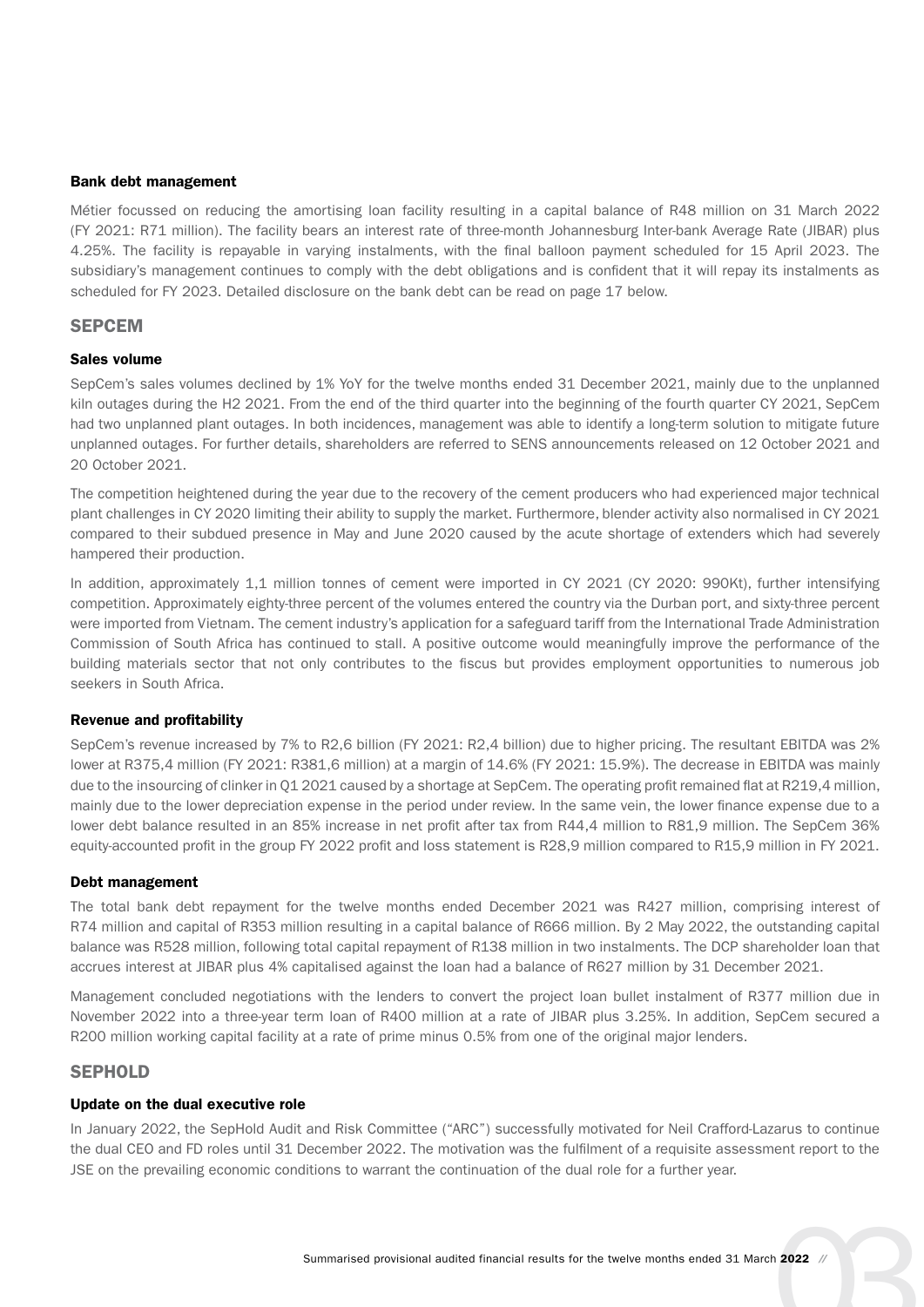### POST–PERIOD

### **SEPCEM**

### Q1 2022 performance

Following the DCP first quarter results announcement for the three months ended 31 March 2022 released on 29 April 2022, SepCem's revenue increased by 2% to R553 million (Q1 2021: R541 million) mainly due to price increases implemented in January 2022. The quarterly sales volume decreased by 6% YoY due to the continued low construction activity momentum exacerbated by the high levels of rainfall in February and March 2022. The bagged cement sales were further impacted by lower retail customers' discretionary incomes resulting from the higher cost of living.

### MÉTIER

### KZN province flooding

Métier has been impacted by the intermittent flooding events in the KZN province since April 2022, which have had a slight negative impact on revenue to date. Although the flooding has not directly impacted the subsidiary's operations, the disruption has predominantly been on the inability to access selected project sites due to damaged roads and or suspension of projects.

### OUTLOOK

The contractionary economic policies being implemented by the reserve bank to combat rising inflation will inevitably further reduce the building materials demand, barring the implementation of the proposed government infrastructure projects. Industry experts project that residential buildings' demand will decline as interest rates are increased. Due to the cyclicality of the construction industry, the demand for building materials will remain low or decline depending on the magnitude of economic contraction.

Specifically, on mixed concrete demand, the government's high debt levels seem to have limited its ability to implement the planned infrastructure projects. In addition, the private infrastructure investors' confidence in South Africa's economic growth and business prospects continues to ebb. The excess supply of non-residential properties and re-introduction of rotational load shedding since November 2021 have further entrenched the apathy towards private construction projects, as reflected in the decline in non-residential building plans. These factors are expected to impact the mixed-concrete sector's future performance negatively.

The group will focus on cost management to sustain the gains from the numerous initiatives during FY2022. SepCem and Métier will continue to strengthen their balance sheets by reducing debt whilst seeking diversification opportunities within the construction value chain.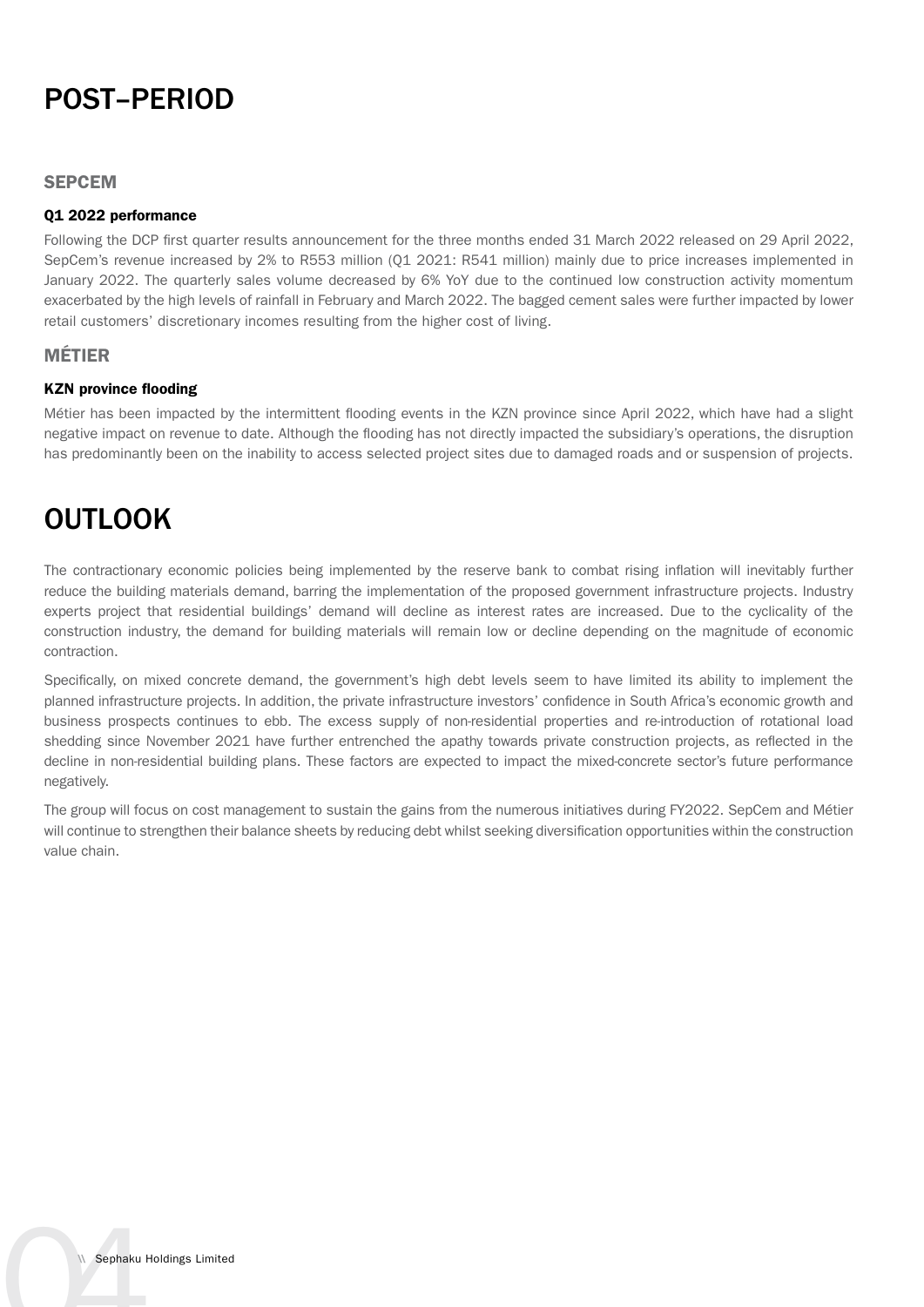### STATEMENTS OF PROFIT OR LOSS AND OTHER COMPREHENSIVE INCOME

for the year ended 31 March 2022

|                                                                                                           | Group                                               |                                                       |
|-----------------------------------------------------------------------------------------------------------|-----------------------------------------------------|-------------------------------------------------------|
|                                                                                                           | 2022<br>R                                           | 2021<br>R                                             |
| Revenue<br>Cost of sales                                                                                  | 785 791 090<br>(484 062 792)                        | 634 252 530<br>(390 567 079)                          |
| <b>Gross profit</b><br>Other operating income<br>Other operating gains/(losses)<br>Operating expenses     | 301 728 298<br>4 322 893<br>(271819556)             | 243 685 451<br>10 336 510<br>611 995<br>(234 169 475) |
| Operating profit/(loss)<br>Investment income<br>Finance costs<br>Income from equity accounted investments | 34 231 635<br>2 037 346<br>(12851844)<br>28 992 240 | 20 464 481<br>1 516 826<br>(13817663)<br>15 970 201   |
| Profit/(loss) before taxation<br>Taxation                                                                 | 52 409 377<br>(7831832)                             | 24 133 845<br>(4211933)                               |
| Profit/(loss) for the year<br>Other comprehensive income                                                  | 44 577 545                                          | 19 921 912                                            |
| Total comprehensive income/(loss) for the year                                                            | 44 577 545                                          | 19 921 912                                            |
| Basic earnings per share (cents)<br>Diluted earnings per share (cents)                                    | 17.52<br>17.52                                      | 7.83<br>7.83                                          |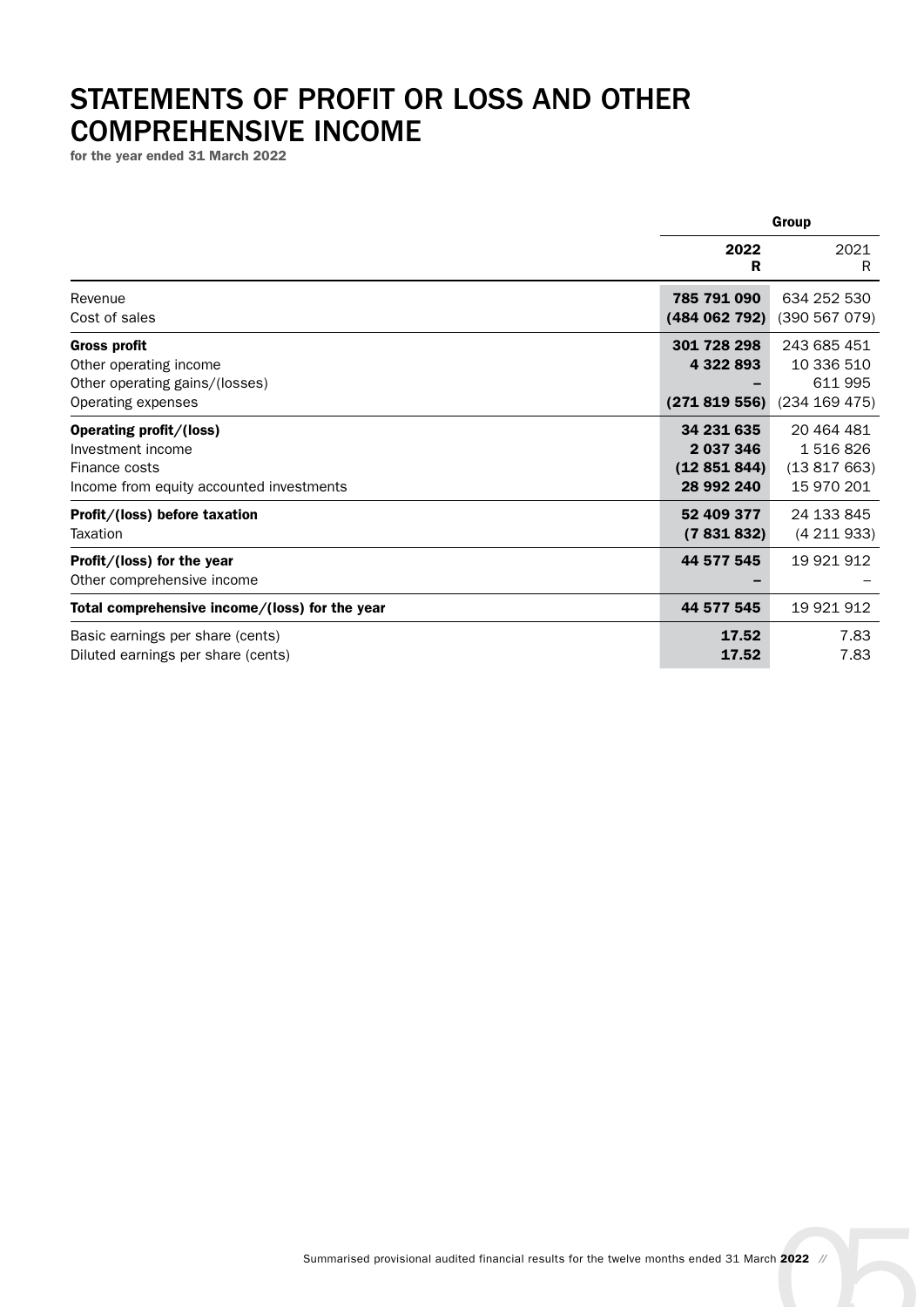### STATEMENTS OF FINANCIAL POSITION

as at 31 March 2022

|                                                            | Group                    |                          |                             |
|------------------------------------------------------------|--------------------------|--------------------------|-----------------------------|
|                                                            | 2022<br>R                | 2021<br>Restated*<br>R   | 2020<br>Restated*<br>R      |
| <b>ASSETS</b>                                              |                          |                          |                             |
| <b>Non-Current Assets</b>                                  |                          |                          |                             |
| Property, plant and equipment                              | 136 616 822              | 102 748 478              | 124 271 483                 |
| Right-of-use assets                                        | 53 535 740               | 55 480 134               | 42 138 008                  |
| Goodwill                                                   | 223 421 981              | 223 421 981              | 223 421 981                 |
| Investment in joint venture                                | 1                        | 120 552                  | 120 552                     |
| Investment in associate*<br>Loans receivable               | 838 361 313<br>961 173   | 809 369 073<br>4 619 849 | 793 398 872                 |
| Other financial assets                                     | 8702890                  | 10 761 835               | 10 761 735                  |
| Other investments                                          | 2 000 000                | 2 000 000                | 2 000 000                   |
|                                                            | 1 263 599 920            |                          | 1 208 521 902 1 196 112 631 |
| <b>Current Assets</b>                                      |                          |                          |                             |
| Inventories                                                | 18 076 838               | 17 036 206               | 16 763 507                  |
| Loans receivable                                           | 3658670                  | 3 378 272                |                             |
| Trade and other receivables<br>Current tax receivable      | 87 190 895               | 90 294 047               | 79 070 855<br>1 643 331     |
| Cash and cash equivalents                                  | 29 476 556               | 32 752 474               | 6 381 459                   |
|                                                            | 138 402 959              | 143 460 999              | 103 859 152                 |
| Non-current assets held for sale                           |                          |                          | 18 503 897                  |
| <b>Total Assets</b>                                        | 1402002879               |                          | 1 351 982 901 1 318 475 680 |
| <b>EQUITY AND LIABILITIES</b>                              |                          |                          |                             |
| <b>Equity</b><br>Share capital                             | 682 965 910              | 682 965 910              | 682 782 720                 |
| Reserves                                                   | 5903868                  | 11 052 071               | 10 643 889                  |
| Retained income*                                           | 458 410 976              | 408 387 153              | 388 059 427                 |
|                                                            | 1 147 280 754            |                          | 1 102 405 134 1 081 486 036 |
| <b>Liabilities</b>                                         |                          |                          |                             |
| <b>Non-Current Liabilities</b>                             |                          |                          |                             |
| Instalment sale liabilities<br>Other financial liabilities | 25 384 965<br>34 863 130 | 58 006 387               | 71 846 168                  |
| Lease obligation                                           | 54 897 551               | 56 046 957               | 45 497 397                  |
| Deferred income                                            |                          |                          | 199 670                     |
| Deferred tax                                               | 17 584 930               | 18 028 323               | 15 848 539                  |
|                                                            | 132 730 576              | 132 081 667              | 133 391 774                 |
| <b>Current Liabilities</b>                                 |                          |                          |                             |
| Trade and other payables                                   | 90 047 921               | 91 426 002               | 71 672 558                  |
| Instalment sale liabilities                                | 6 0 26 4 05              |                          |                             |
| Other financial liabilities<br>Lease obligation            | 13 410 551<br>12 178 585 | 13 311 072<br>11 360 944 | 21 640 732<br>7974561       |
| Deferred income                                            |                          | 316 677                  | 677887                      |
| Current tax payable                                        | 328 087                  | 1 081 405                |                             |
| Bank overdraft                                             |                          | $\overline{\phantom{0}}$ | 1 632 132                   |
|                                                            | 121 991 549              | 117 496 100              | 103 597 870                 |
| <b>Total Liabilities</b>                                   | 254 722 125              | 249 577 767              | 236 989 644                 |
| <b>Total Equity and Liabilities</b>                        | 1 402 002 879            |                          | 1 351 982 901 1 318 475 680 |

*\* See prior period error note on page 9.*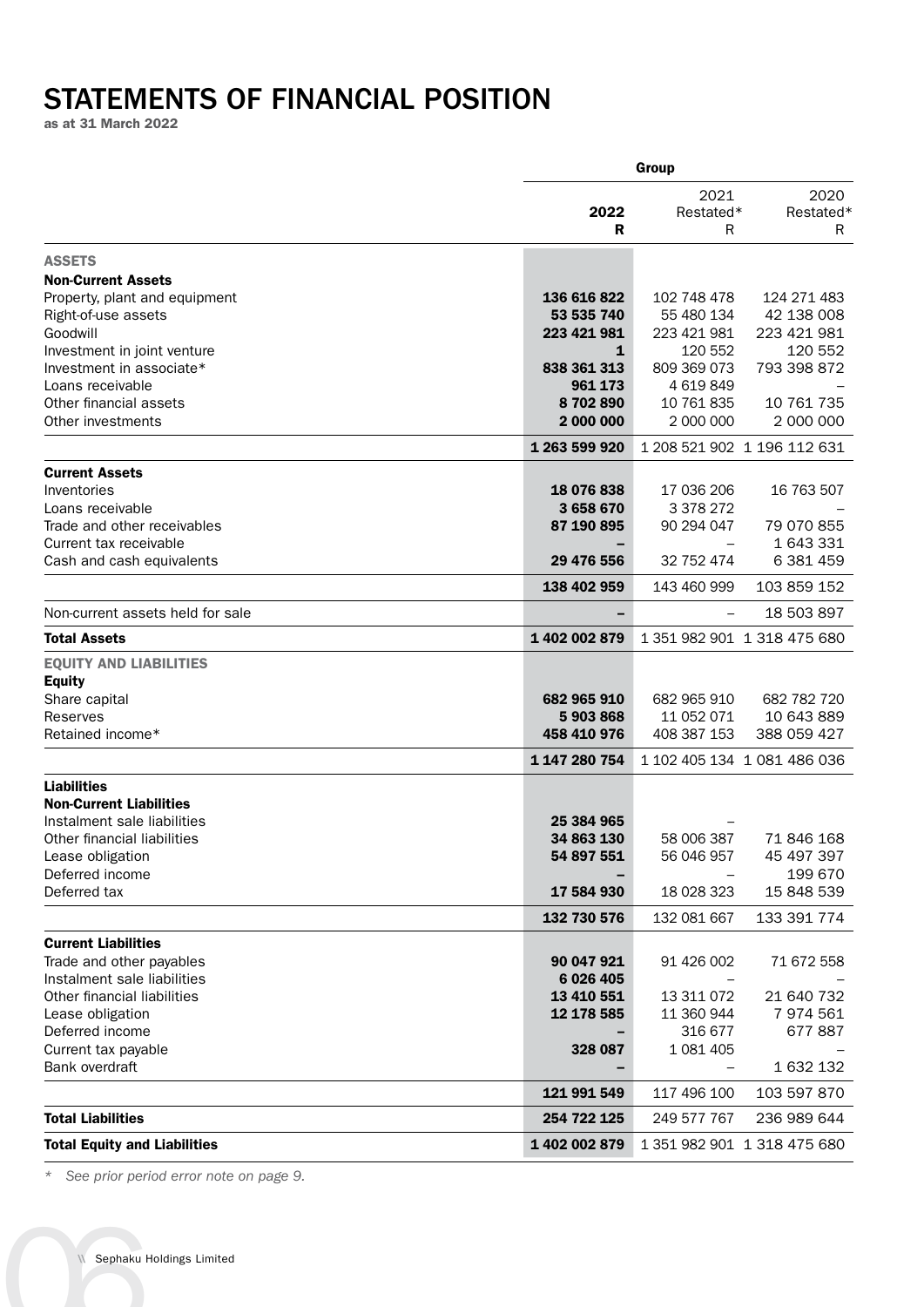### STATEMENTS OF CASH FLOWS

for the year ended 31 March 2022

|                                                        | Group        |               |
|--------------------------------------------------------|--------------|---------------|
|                                                        | 2022<br>R    | 2021<br>R     |
| <b>Cash flows from operating activities</b>            |              |               |
| Cash generated from/(used in) operations               | 66 022 736   | 47 336 451    |
| Interest income                                        | 1519584      | 957 476       |
| Tax (paid) received                                    | (9028544)    | 692 588       |
| Net cash generated from/(used in) operating activities | 58 513 776   | 48 986 515    |
| <b>Cash flows from investing activities</b>            |              |               |
| Purchase of property, plant and equipment              | (14359181)   | (2746725)     |
| Sale of property, plant and equipment                  | 1 023 903    | 8 7 7 1 3 4 6 |
| Sale of non-current assets held for sale               |              | 18 500 000    |
| Proceeds from repayment of loans                       | 2 058 946    |               |
| Loans advanced                                         |              | (100)         |
| Net cash (used in)/generated from investing activities | (11 276 332) | 24 524 521    |
| <b>Cash flows from financing activities</b>            |              |               |
| Rights issue expenses refunded                         |              | 119 561       |
| Repayment of principal on instalment sales             | (2487183)    |               |
| Repayment of interest on instalment sales              | (1411613)    |               |
| Repayment of principal on other financial liabilities  | (23311072)   | (22405161)    |
| Repayment of interest on other financial liabilities** | (4859481)    | (7 109 199)   |
| Finance costs - other**                                | (1316)       | (64 256)      |
| Payments of principal on leases                        | (12 135 444) | (9 270 664)   |
| Payments of interest on leases                         | (6307253)    | (6778170)     |
| Net cash (used in)/generated from financing activities | (50513362)   | (45 507 889)  |
| Total cash movement for the year                       | (3275918)    | 28 003 147    |
| Cash at the beginning of the year                      | 32 752 474   | 4 749 327     |
| Total cash at end of the year                          | 29 476 556   | 32 752 474    |

*\*\* Refer page 9 for details on prior year reclassification of finance costs on the statements of cash flows.*

Summarised provisional audited financial results for the twelve months ended 31 March 2022 //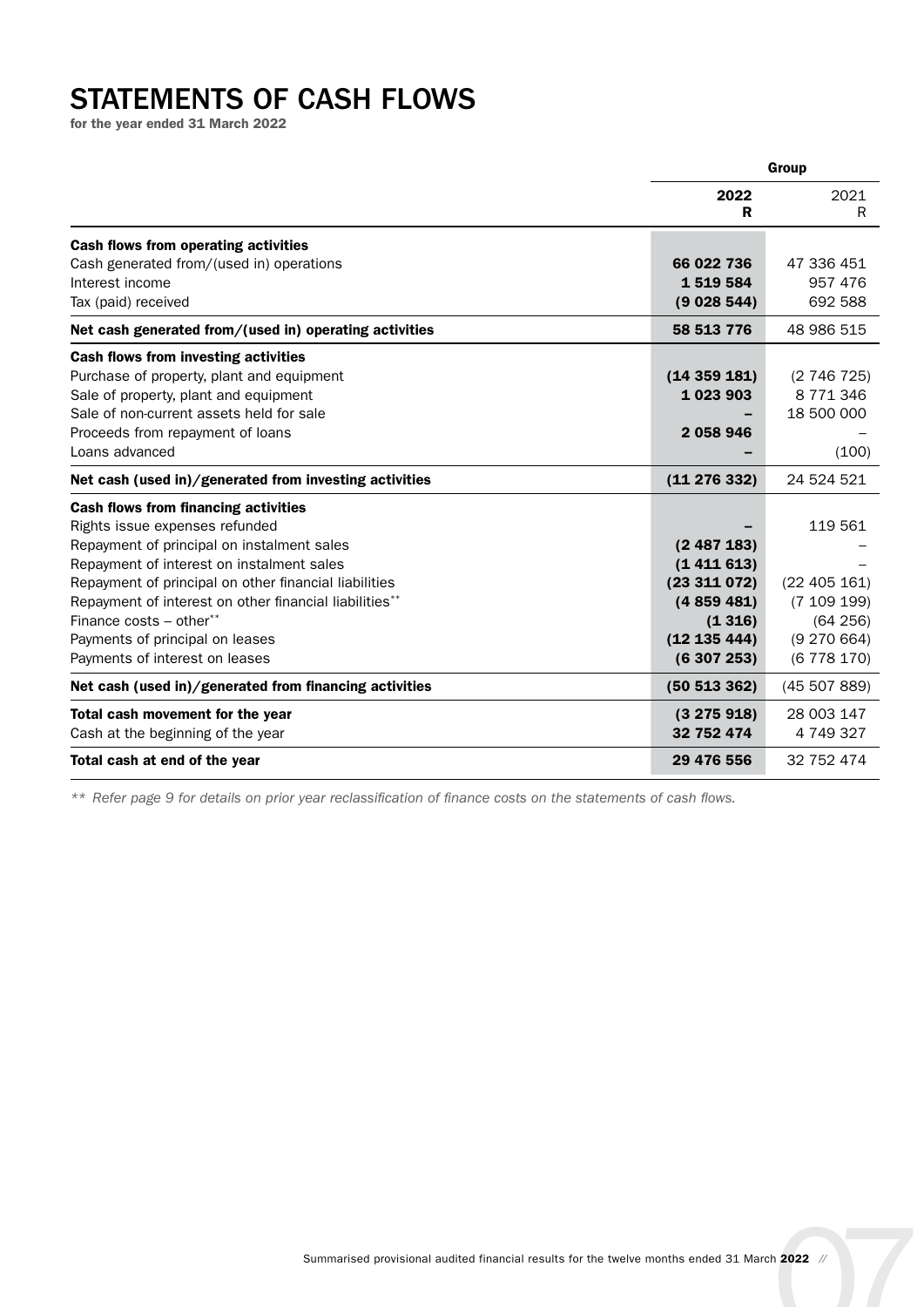### STATEMENTS OF CHANGES IN EQUITY

for the year ended 31 March 2022

| Group                                                                                        | <b>Share</b><br>capital<br>R | <b>Equity-based</b><br>share option<br>reserve<br>R | <b>Retained</b><br>income<br>R | <b>Total</b><br>equity<br>R |
|----------------------------------------------------------------------------------------------|------------------------------|-----------------------------------------------------|--------------------------------|-----------------------------|
| Opening balance as previously reported<br>Adjustments                                        | 682 782 720                  | 10 643 889                                          |                                | 407 339 227 1 100 765 836   |
| Prior period error (refer page 9)                                                            |                              |                                                     | (19279800)                     | (19 279 800)                |
| Balance at 01 April 2020 as restated                                                         | 682 782 720                  | 10 643 889                                          |                                | 388 059 427 1 081 486 036   |
| Profit for the year<br>Other comprehensive income                                            |                              |                                                     | 19 921 912                     | 19 921 912                  |
| Total comprehensive income for the year                                                      |                              |                                                     | 19 921 912                     | 19 921 912                  |
| Employees share option scheme<br>Rights issue expenses refunded                              | 183 190                      | 408 182                                             | 405 814                        | 813 996<br>183 190          |
| Total contributions by and distributions to owners of<br>group recognised directly in equity | 183 190                      | 408 182                                             | 405 814                        | 997 186                     |
| Balance at 01 April 2021                                                                     | 682 965 910                  | 11 052 071                                          |                                | 408 387 152 1 102 405 133   |
| Profit for the year<br>Other comprehensive income                                            |                              |                                                     | 44 577 545                     | 44 577 545                  |
| Total comprehensive income for the year                                                      |                              |                                                     | 44 577 545                     | 44 577 545                  |
| Employees share option scheme                                                                |                              | (5148203)                                           | 5 446 279                      | 298 076                     |
| Total contributions by and distributions to owners of<br>group recognised directly in equity |                              | (5148203)                                           | 5 446 279                      | 298 076                     |
| <b>Balance at 31 March 2022</b>                                                              | 682 965 910                  | 5903868                                             |                                | 458 410 976 1 147 280 754   |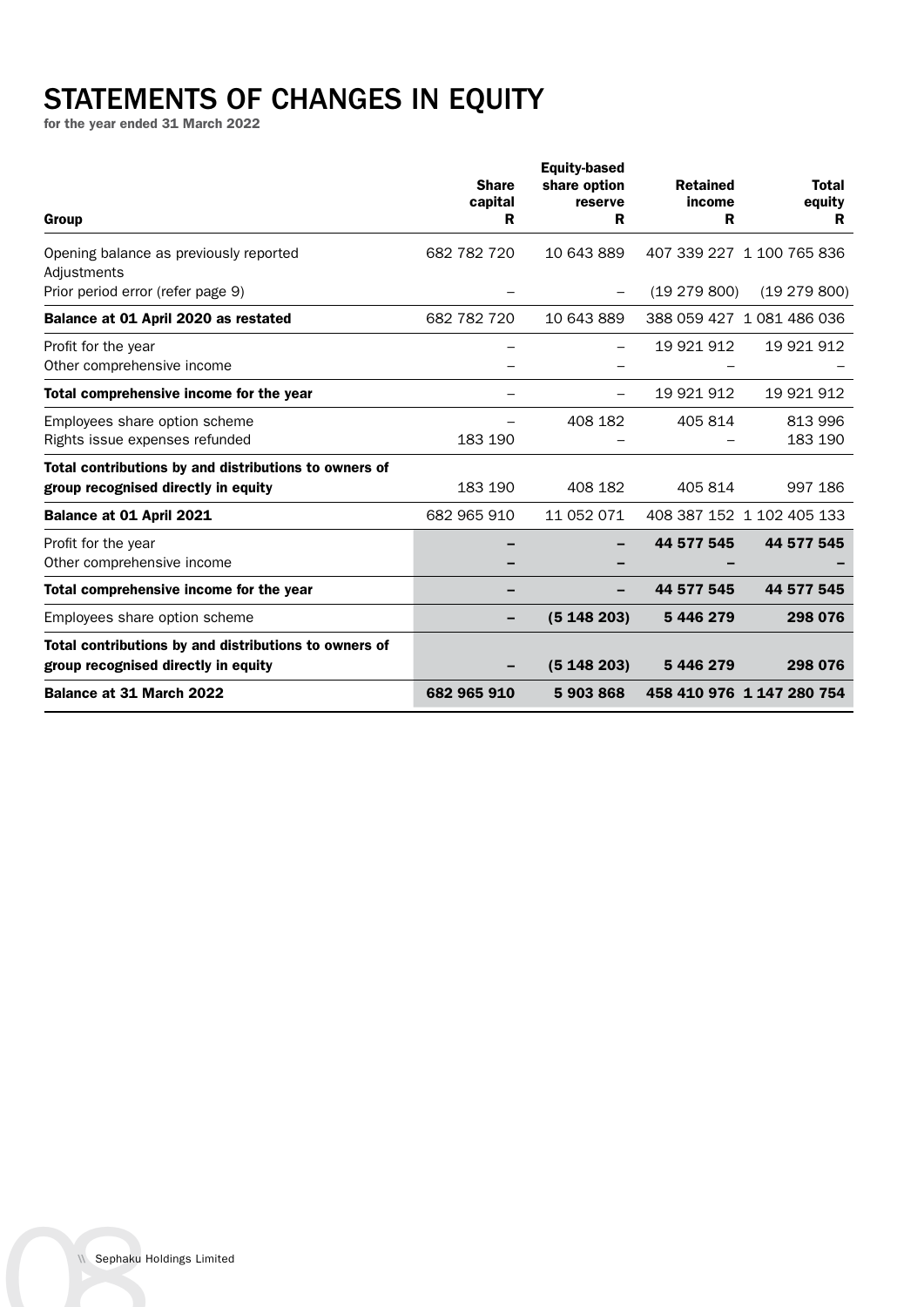### NOTES TO THE SUMMARISED PROVISIONAL CONSOLIDATED FINANCIAL STATEMENTS

### PRIOR PERIOD ERROR

During 2022 the group discovered that the deferred tax asset of the associate, SepCem had been erroneously overstated with R53 555 000, due to the incorrect calculation of temporary differences relating to certain capital allowances in prior years (2020 and earlier).

As a consequence the group retained earnings and related investment in associate were overstated. The error has been corrected by restating each of the affected financial statement line items for the prior periods in the group. The total impact on the group financials statements at 36% equates to R19 279 800.

The error had no impact on profit or loss and cash flows for the years ended 31 March 2021 and 31 March 2020.

The following table summarises the impact on the group financial statements for 31 March 2020:

|                                     | Group                  |                            |                            |
|-------------------------------------|------------------------|----------------------------|----------------------------|
|                                     | Previously<br>reported | Adjustments                | As restated                |
| Assets                              |                        |                            |                            |
| Non-current assets                  |                        |                            |                            |
| Investment in associates            | 812 678 672            | (19279800)                 | 793 398 872                |
| <b>Total non-current assets</b>     | 1 215 392 431          | (19 279 800) 1 196 112 631 |                            |
| <b>Total assets</b>                 | 1 337 755 480          |                            | (19 279 800) 1 318 475 680 |
| Equity                              |                        |                            |                            |
| <b>Stated Capital</b>               | 682 782 720            |                            | 682 782 720                |
| Reserves                            | 10 643 889             |                            | 10 643 889                 |
| Retained earnings                   | 407 339 227            | (19 279 800)               | 388 059 427                |
| <b>Total equity</b>                 | 1 100 765 836          |                            | (19 279 800) 1 081 486 036 |
| <b>Total equity and liabilities</b> | 1 337 755 480          |                            | (19 279 800) 1 318 475 680 |

|                                                          | Group                  |                          |                            |
|----------------------------------------------------------|------------------------|--------------------------|----------------------------|
|                                                          | Previously<br>reported | Adjustments              | As restated                |
| Net asset value and tangible net asset value per share   |                        |                          |                            |
| Total assets                                             | 1 337 755 480          |                          | (19 279 800) 1 318 475 680 |
| <b>Total liabilities</b>                                 | (236 989 644)          | $\overline{\phantom{0}}$ | (236 989 644)              |
| Net asset value attributable to equity holders of parent | 1 100 765 836          |                          | (19 279 800) 1 081 486 036 |
| Goodwill                                                 | (223 421 981)          | $\overline{\phantom{0}}$ | (223 421 981)              |
| Tangible net asset value                                 | 877 343 855            | (19279800)               | 858 064 055                |
| <b>Shares in issue</b>                                   | 254 486 436            |                          | 254 486 436                |
| Net asset value per share (cents)                        | 432.54                 | (7.57)                   | 424.97                     |
| Tangible net asset value per share (cents)               | 344.75                 | (7.57)                   | 337.18                     |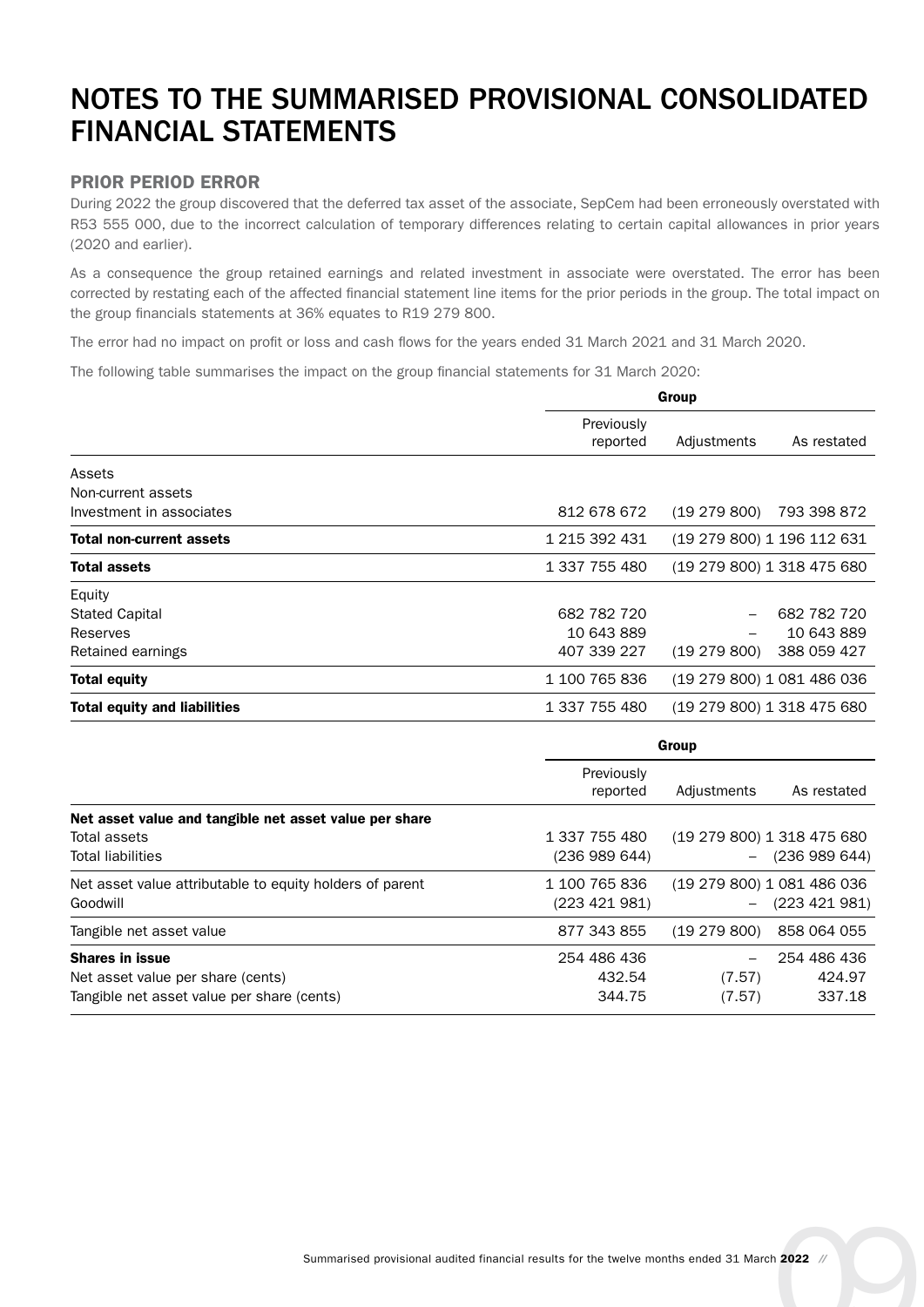### RECLASSIFICATION OF FINANCE COSTS ON THE STATEMENTS OF CASH FLOWS

During the year management assessed the reporting requirements of IAS 7. Given the nature of the debt and the consistent application of the standard, it is believed it will provide more useful information for the user if the interest portion is presented in financing activities too. The finance costs on the statements of cash flows now form part of cash flows from financing activities instead of operating activities. This resulted in the reclassification of finance costs of R7 173 455 for the group in the prior period.

The full details on the prior year are as follows:

|                                                      | Group                  |                       |                  |
|------------------------------------------------------|------------------------|-----------------------|------------------|
|                                                      | Previously<br>reported | Re-<br>classification | 31 March<br>2021 |
| <b>Statements of cash flows</b>                      |                        |                       |                  |
| <b>Cash flows from operating activities</b>          |                        |                       |                  |
| Finance costs                                        | (7173455)              | 7 173 455             |                  |
| Net cash from operating activities                   | 41 813 060             | 7 173 455             | 48 986 515       |
| <b>Cash flows from financing activities</b>          |                        |                       |                  |
| Finance costs - other                                |                        | (64 256)              | (64 256)         |
| Repayment of interest on other financial liabilities |                        | (7109199)             | (7109199)        |
| Net cash used in financing activities                | (38 334 434)           | (7173455)             | (45507889)       |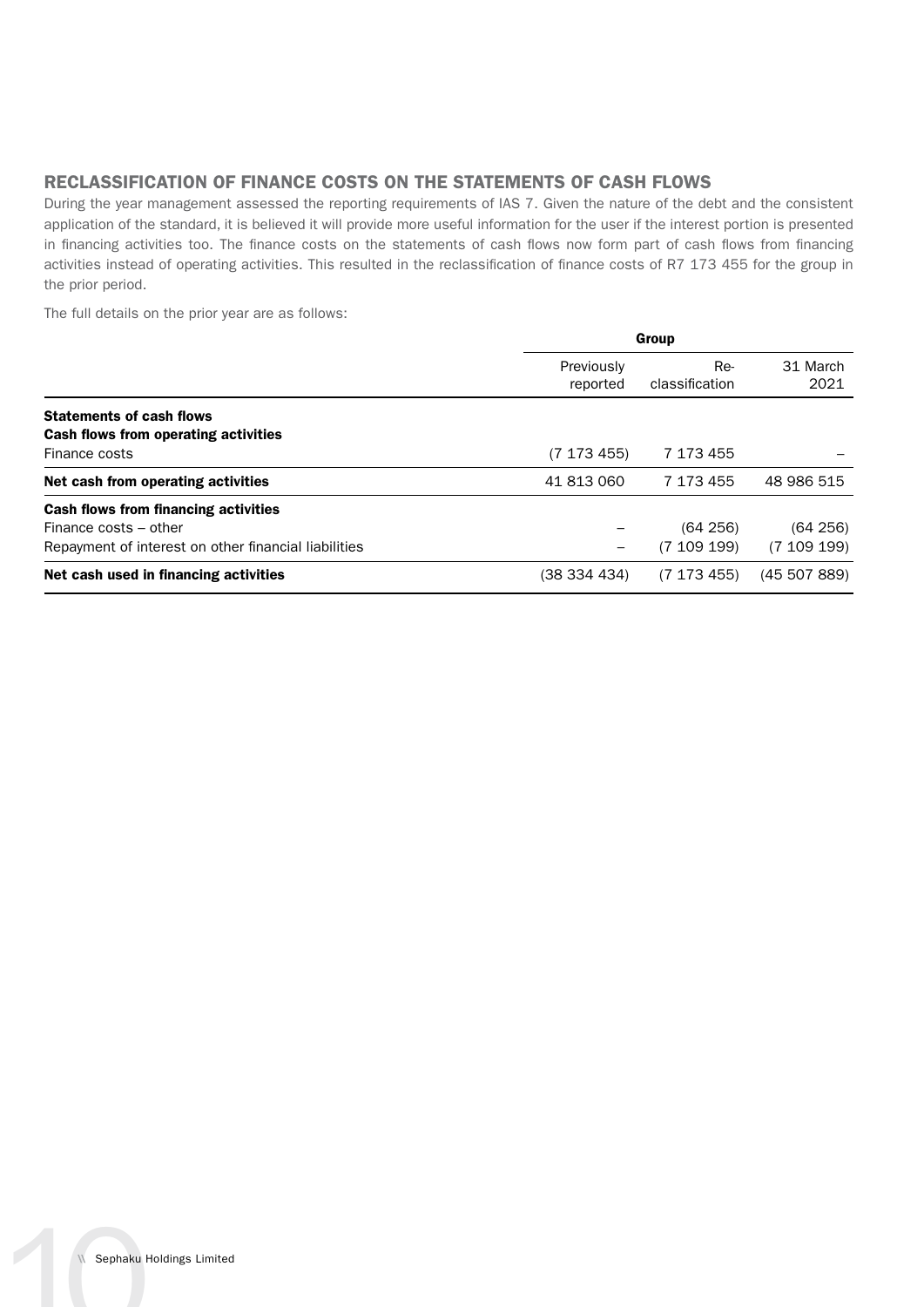### INVESTMENT IN ASSOCIATES

Sephaku Holdings Limited has 36% ownership interest in Dangote Cement South Africa Proprietary Limited. The associate is unlisted and is registered and operates within South Africa.

#### Group

|                                                                         |              | Carrying    | Carrying    |
|-------------------------------------------------------------------------|--------------|-------------|-------------|
|                                                                         | Carrying     | amount      | amount      |
|                                                                         | amount       | 2021        | 2020        |
|                                                                         | 2022         | Restated*   | Restated*   |
| Summary of group's interest in associate                                | <b>R'000</b> | R'000       | R'000       |
| Company level: Cost of investment in associate                          | 635 117 284  | 635 117 284 | 635 117 284 |
| Proportional increase in investment                                     | 48 571 875   | 48 571 875  | 48 571 875  |
| Equity-accounted earnings – prior years                                 | 125 679 914  | 109 709 713 | 108 025 252 |
| Equity-accounted earnings – current year                                | 28 992 240   | 15 970 201  | 476 798     |
| Revaluation reserve relating to land of associate - written back due to |              |             |             |
| change in accounting policy                                             |              |             | 1 207 663   |
| Group level: Carrying value of investment in associate                  | 838 361 313  | 809 369 073 | 793 398 872 |

Due to the fact that the debt service ratio was 1.225 during the 2017 year instead of the required 1.3, negotiations were entered into with Nedbank to reshape the payment profile. This was successfully completed during the second half of 2017 and required a further R95 million contribution by shareholders. DCP made this contribution and in terms of the relationship agreement SepHold will have to contribute 36% of this on demand or face dilution of approximately 1.2 percentage points. The shareholders are still in agreement with regards to the postponement of the timing of the repayment or dilution. SepHold has a potential liability of R34,2 million or a dilution in investment.

SepCem started the previous financial year with a cash balance of R500 million and was in the process of agreeing a prepayment of R200 million on its bank debt in order to get relief of R25 million per payment on the next eight scheduled payments. Just before the payment was made, the government-enforced lockdown due to COVID-19 commenced and the overhead costs during this period required all these excess funds. It was envisaged that the impact of COVID-19 on SepCem could be a reduction of in EBITDA levels that would not be able to service debt for the current year.

The lenders were approached to waive capital payments for the balance of 2020 and receive interest only, but this was only to be considered if shareholders made a contribution of R125 million. DCP undertook to make this contribution in August 2020 and shareholders have agreed to treat this as a shareholders' loan.

#### Impairment testing

The following assumptions have been applied when reviewing investment of associate impairment in calculating the terminal value, as specific budget numbers were used for the three-year forecast:

- A growth rate of 4.6% was applied and cash flows were discounted at a pre-tax rate of 16.9%, which is the estimated cost of capital as it relates to SepCem.
- Asset values were based on the carrying amounts for the financial period.
- Future profits were estimated using historical information and approved three-year budgets.
- Sales growth/gross margins were based on historical achievement and future prospects remaining volatile in the recovery of a post COVID-19 economy.
- Costs were assumed to grow in line with expansion and expected inflation.
- Cash flows have been extended into perpetuity at the growth rates noted above as management has no reason to believe the company will not continue past the budget period.

The model is most sensitive to changes in the terminal growth rate and discount rate.

- If all assumptions remained unchanged, a 1% decrease in the terminal growth rate results in a decrease of R89 million in the recoverable amount and no impairment needed, as the recoverable amount is still higher than the carrying amount;
- If all assumptions remained unchanged, a 1% increase in discount rate results in a decrease of R115 million in the recoverable amount and no impairment needed, as the recoverable amount is still higher than the carrying amount.

11 Summarised provisional audited financial results for the twelve months ended 31 March 2022 **11** In 2020 SepCem was affected by the COVID-19 lockdown during level 5. For the last six months of the year SepCem benefited from demand for bags of cement and achieved good volumes for the period under review. Overall there was an increase in turnover and profit over the previous year and with reduction in debt levels no impairment would be required.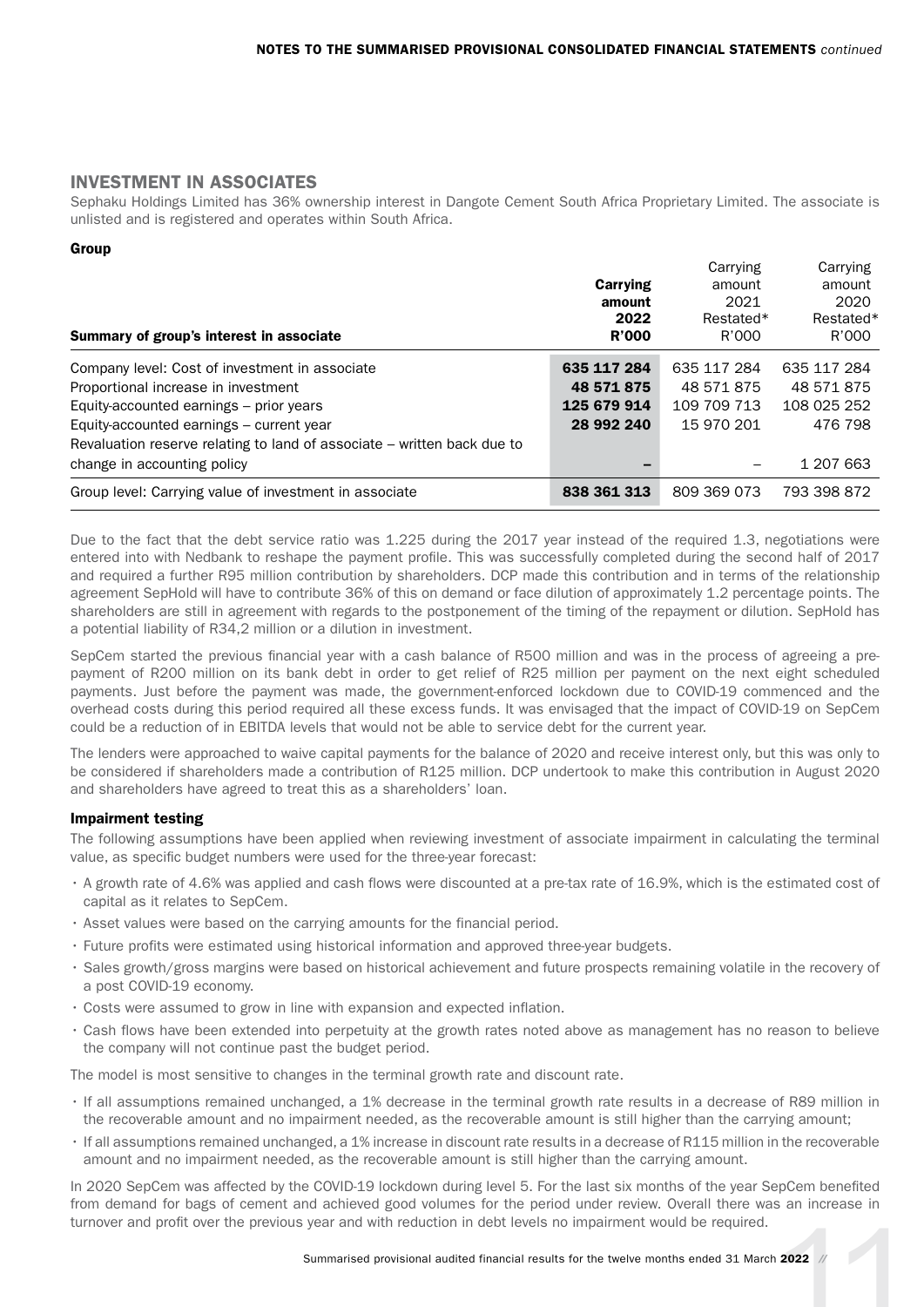### INVESTMENT IN ASSOCIATES (CONTINUED)

### Summarised financial information of Dangote Cement South Africa Proprietary Limited and its subsidiaries

The prior period values are restated due to the correction of an error on the deferred tax asset of the associate. Refer to prior period error note for the full details. The net asset value of the associate is R1 816 004 000 (2021: R1 734 093 000) as indicated below.

|                                                | $2022*$<br><b>R'000</b> | $2021*$<br>Restated<br>R'000 | 2020*<br>Restated<br>R'000 |
|------------------------------------------------|-------------------------|------------------------------|----------------------------|
| Non-current assets<br>Current assets           | 2 787 478<br>870 093    | 2921799<br>975 154           | 3 0 8 4 1 7 3<br>985 420   |
| <b>Total assets</b>                            | 3 657 571               | 3896953                      | 4 069 593                  |
| <b>Total equity</b>                            | 1816004                 | 1 734 093                    | 1 566 269                  |
| Non-current liabilities<br>Current liabilities | (716306)<br>(1125261)   | (1355774)<br>(807086)        | (1544719)<br>(958605)      |
| <b>Total liabilities</b>                       | (1841567)               | (2 162 860)                  | (2503324)                  |

|                                                                 | $2022*$<br><b>R'000</b>       | 2021*<br>R'000                 |
|-----------------------------------------------------------------|-------------------------------|--------------------------------|
| Revenue for the period<br>Cost of sales                         | 2 5 64 2 62<br>(2 180 328)    | 2 400 546<br>(2018365)         |
| <b>Gross profit</b>                                             | 383 934                       | 382 181                        |
| Operating profit<br>Investment income<br>Finance costs          | 219 393<br>11 593<br>(119502) | 219 414<br>13 322<br>(163 771) |
| Profit/(loss) before taxation<br>Taxation (expense)/income      | 111 484<br>(29573)            | 68 965<br>(24 602)             |
| Profit after taxation for the period                            | 81911                         | 44 363                         |
| Total comprehensive income for the period                       | 81911                         | 44 363                         |
| Total comprehensive income attributable to owners of the parent | 80 534                        | 44 363                         |

*\* SepCem has a December year-end so as to agree with DCP's year-end. In line with the requirements of IAS 28, the year-end results of SepCem as at 31 December 2021 have been included in these financial statements.*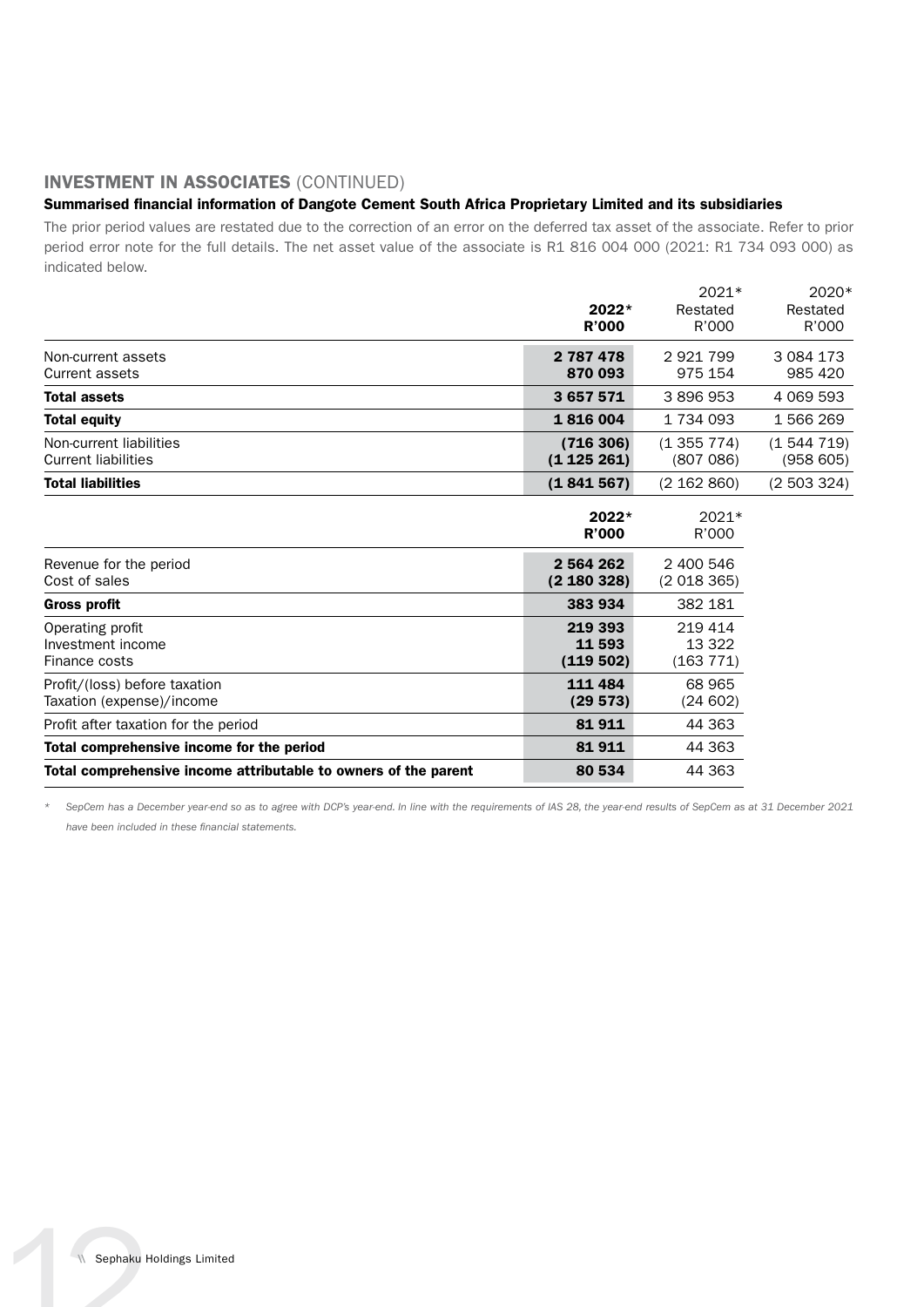### INVESTMENTS IN SUBSIDIARIES

The following table lists the entities which are controlled by the company, either directly or indirectly through subsidiaries.

### Company

| Name of company                                                                              | % voting<br>power<br>2022 | % voting<br>power<br>2021 | Carrying<br>amount<br>2022<br>R | Carrying<br>amount<br>2021<br>R |
|----------------------------------------------------------------------------------------------|---------------------------|---------------------------|---------------------------------|---------------------------------|
| Sephaku Investment Holdings Proprietary Limited<br>Métier Mixed Concrete Proprietary Limited | 100.00<br>100.00          | 100.00<br>100.00          | 299 378 028                     | 299 378 028                     |
|                                                                                              |                           |                           | 299 378 029                     | 299 378 029                     |

Subsidiaries are shown at carrying amounts, net of impairment. The following assumptions have been applied when reviewing investment of subsidiaries impairment in calculating the terminal value, as specific budget numbers were used for the threeyear forecast:

- A growth rate of 3.6% (2021: 4.6%) was applied and cash flows were discounted at a pre-tax rate of 17.25% (2021: 16.89%), which is the estimated cost of capital as it relates to Métier. The rate is higher than last year due to an increase in borrowing rates towards the end of the financial year.
- Asset values were based on the carrying amounts for the financial period.
- Future profits were estimated using historical information and approved three-year budgets.
- Sales growth/gross margins were based on historical achievement and future prospects remaining volatile in the recovery of a post COVID-19 economy.
- Costs were assumed to grow in line with expansion and expected inflation.
- Cash flows have been extended into perpetuity at the growth rates noted above as management has no reason to believe the company will not continue past the budget period.

The model is most sensitive to changes in the terminal growth rate and discount rate.

- If all assumptions remained unchanged, a 0.5% decrease in the terminal growth rate results in a decrease of R20,2 million (2021: R16,7 million) in the recoverable amount and no impairment needed, as the recoverable amount is still higher than the carrying amount;
- If all assumptions remained unchanged, a 0.5% increase in discount rate results in a decrease of R25,3 million (2021: R17,1 million)in the recoverable amount and no impairment needed, as the recoverable amount is still higher than the carrying amount.

All the subsidiaries are registered and operate within South Africa. Reduced profitability and general economic downturn in the construction industry were identified as indicators of impairment. The same assumptions were applied as with the test for goodwill impairment in the performance of an impairment test on the investment. The success of the turnaround strategy over the last two years supports management's view that this could respond well if infrastructure spend picked up and good results were seen in the financial year. Bearing in mind that the term loan reduced to below R50 million and the interest cost is reducing accordingly, no impairment was necessary.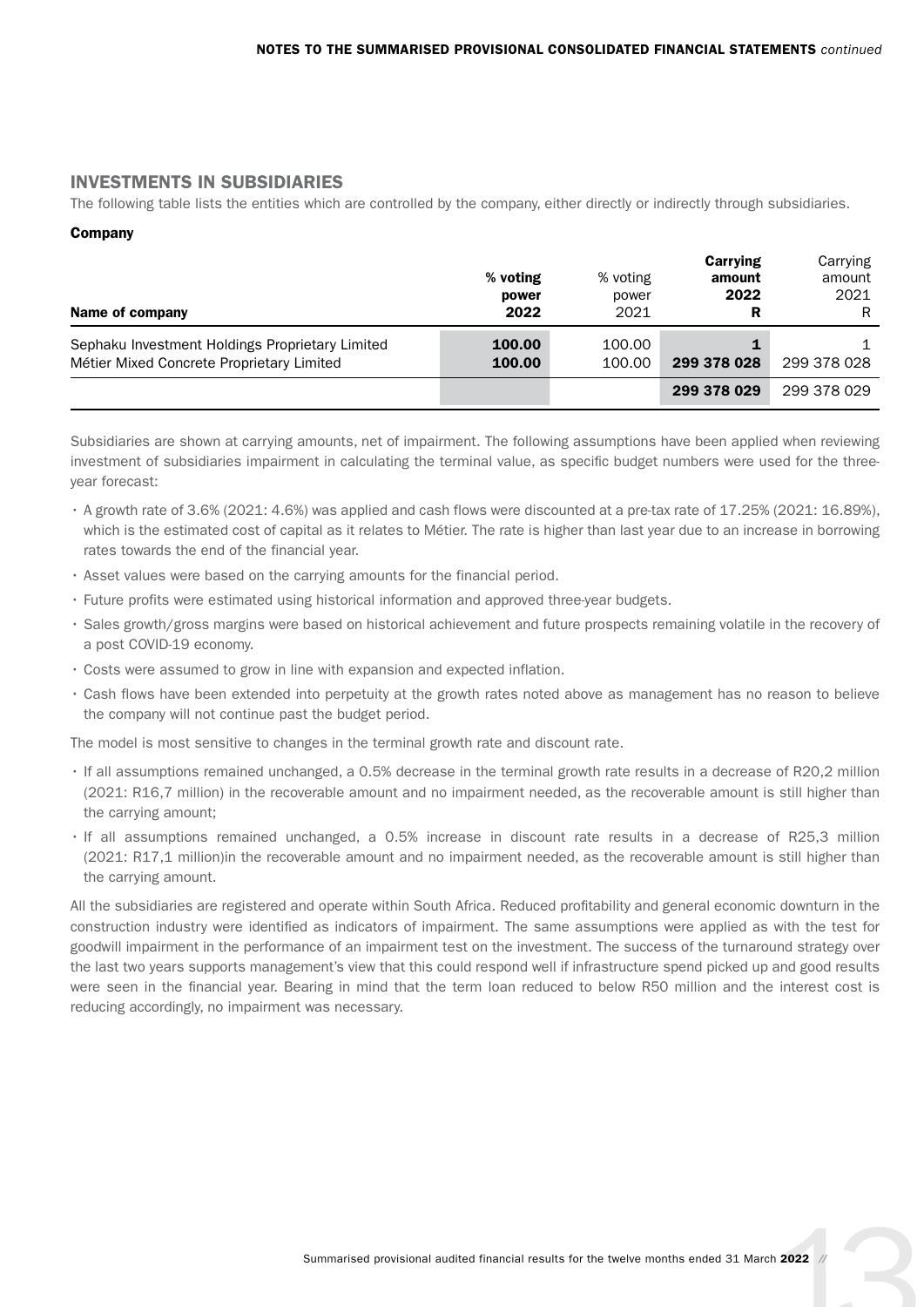### SEGMENT INFORMATION

|                                                                    | <b>Ready-mixed</b>       |                                         |                                   |
|--------------------------------------------------------------------|--------------------------|-----------------------------------------|-----------------------------------|
|                                                                    | concrete                 | <b>Head office</b>                      | <b>Group totals</b>               |
|                                                                    | R                        | R                                       | R.                                |
| 2022                                                               |                          |                                         |                                   |
| Segment revenue - external revenue                                 | 785 791 090              |                                         | 785 791 090                       |
| Segment cost of sales                                              | (484 062 792)            |                                         | (484 062 792)                     |
| Segment expenses                                                   | (257825431)              |                                         | $(13994125)$ $(271819556)$        |
| Profit from equity-accounted investment                            |                          | 28 992 240                              | 28 992 240                        |
| Loss on sale of property, plant and equipment                      | (389942)                 |                                         | (389942)                          |
| Segment profit after taxation                                      | 29 579 105               | 14 998 440                              | 44 577 545                        |
| Taxation                                                           | (7831832)                |                                         | (7831832)                         |
| Interest received                                                  | 2 037 015                | 331                                     | 2 037 346                         |
| Interest paid                                                      | (12851838)               | (6)                                     | (12851844)                        |
| Depreciation and amortisation                                      | (26718733)               | $\overline{\phantom{m}}$                | (26718733)                        |
| Segment assets                                                     |                          | 325 307 335 1 076 695 544 1 402 002 879 |                                   |
| Investment in associate included in the above total segment assets |                          | 838 361 313                             | 838 361 313                       |
| Capital expenditure included in segment assets                     | 48 229 012               |                                         | 48 229 012                        |
| Segment liabilities                                                | (251544361)              |                                         | $(3\ 177\ 764)$ $(254\ 722\ 125)$ |
| 2021                                                               |                          |                                         |                                   |
| Segment revenue - external revenue                                 | 634 252 530              |                                         | 634 252 530                       |
| Segment cost of sales                                              | (390 567 079)            |                                         | (390 567 079)                     |
| Segment expenses                                                   | (221 532 189)            |                                         | (12 637 288) (234 169 477)        |
| Profit from equity-accounted investment                            |                          | 15 970 201                              | 15 970 201                        |
| Profit on sale of property, plant and equipment                    | 6 131 547                |                                         | 6 131 547                         |
| Segment profit after taxation                                      | 16 588 212               | 3 333 700                               | 19 921 912                        |
| Taxation                                                           | (4211933)                | $\overline{\phantom{0}}$                | (4211933)                         |
| Interest received                                                  | 1 516 012                | 814                                     | 1516826                           |
| Interest paid                                                      | (13817635)               | (27)                                    | (13817662)                        |
| Depreciation and amortisation                                      | (22017484)               | (27 366)                                | (22044850)                        |
| Segment assets*                                                    |                          | 299 388 479 1 052 594 422 1 351 982 901 |                                   |
| Investment in associate included in above total segment assets*    | $\overline{\phantom{0}}$ | 809 369 073                             | 809 369 073                       |
| Capital expenditure included in segment assets                     | 3 0 38 1 18              |                                         | 3 0 38 1 18                       |
| Segment liabilities                                                | (248465612)              |                                         | $(1\ 112\ 155)$ $(249\ 577\ 767)$ |

The only commodity actively managed by Métier is ready-mixed concrete.

The group does not rely on any single external customer or group of entities under common control for 10% or more of the group's revenue.

SepCem is an associate of SepHold. No segment report has been presented for cement (the commodity) as the amounts attributable to cement (the commodity) have been included in the head office segment.

*\* See prior period error note on page 9.*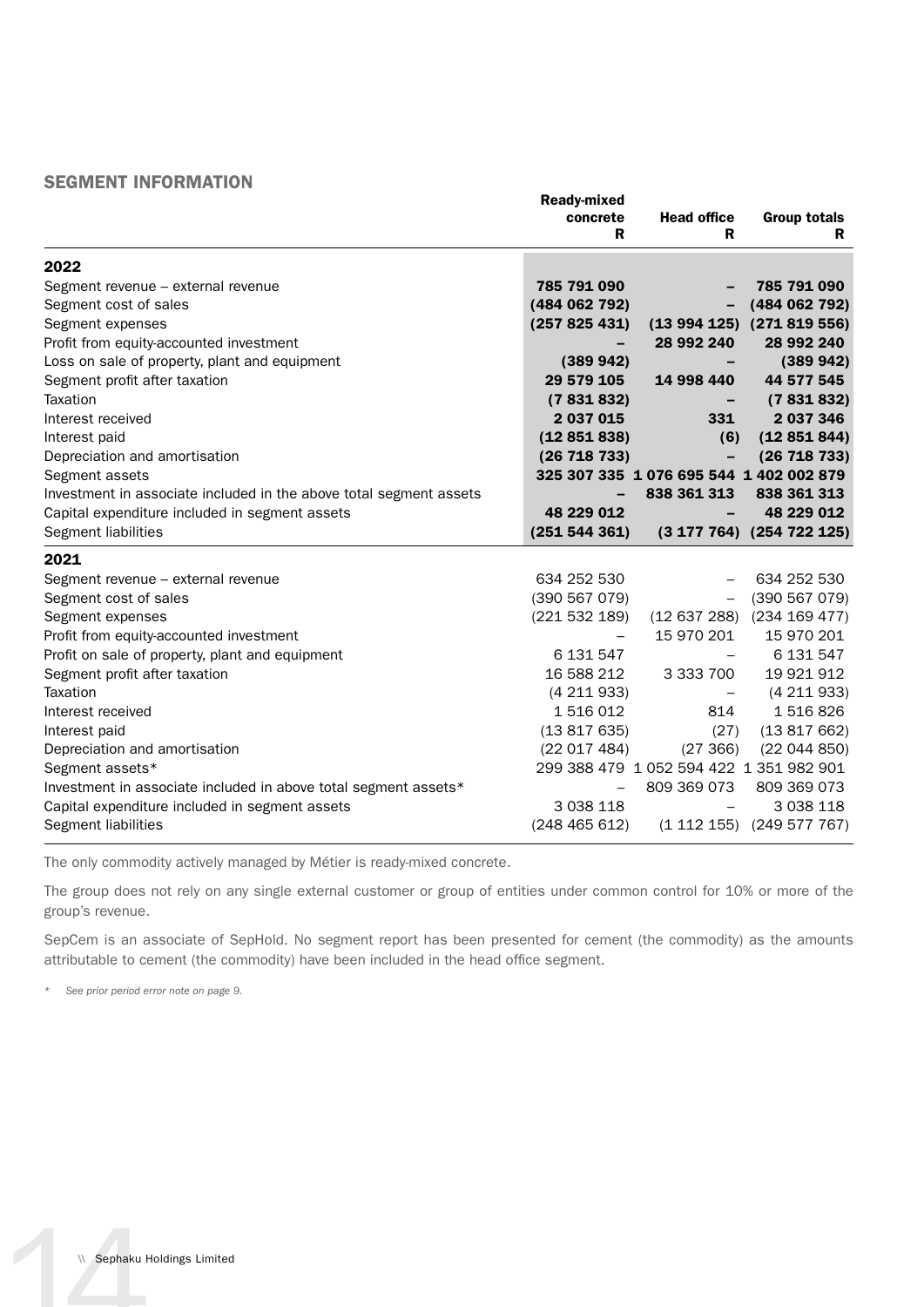### OPERATING PROFIT/(LOSS)

Operating profit (loss) for the year is stated after charging (crediting) the following, among others:

|                                                        | Group      |            |
|--------------------------------------------------------|------------|------------|
|                                                        | 2022<br>R  | 2021<br>R  |
| Remuneration, other than to employees                  |            |            |
| Administrative and managerial services                 | 66 154     | 56 540     |
| Consulting and professional services                   | 1 486 151  | 1868772    |
| Secretarial services                                   | 209 248    | 199 724    |
|                                                        | 1761553    | 2 125 036  |
| <b>Employee costs</b>                                  |            |            |
| Salaries, wages, bonuses and other benefits            | 84 173 428 | 67 635 078 |
| Retirement benefit plans: defined contribution expense | 158 166    | 184        |
| Share-based compensation expense                       | 298 076    | 813 995    |
| <b>Total employee costs</b>                            | 84 629 670 | 68 449 257 |
| Leases                                                 |            |            |
| Short-term leases                                      |            | 336 033    |
| Leases of low value assets                             | 49 361     | 49 320     |
| <b>Total lease expenses</b>                            | 49 361     | 385 353    |
| <b>Depreciation and amortisation</b>                   |            |            |
| Depreciation of property, plant and equipment          | 12 970 660 | 11 269 134 |
| Depreciation of right-of-use assets                    | 13 748 074 | 10 775 717 |
| <b>Total depreciation and amortisation</b>             | 26 718 734 | 22 044 851 |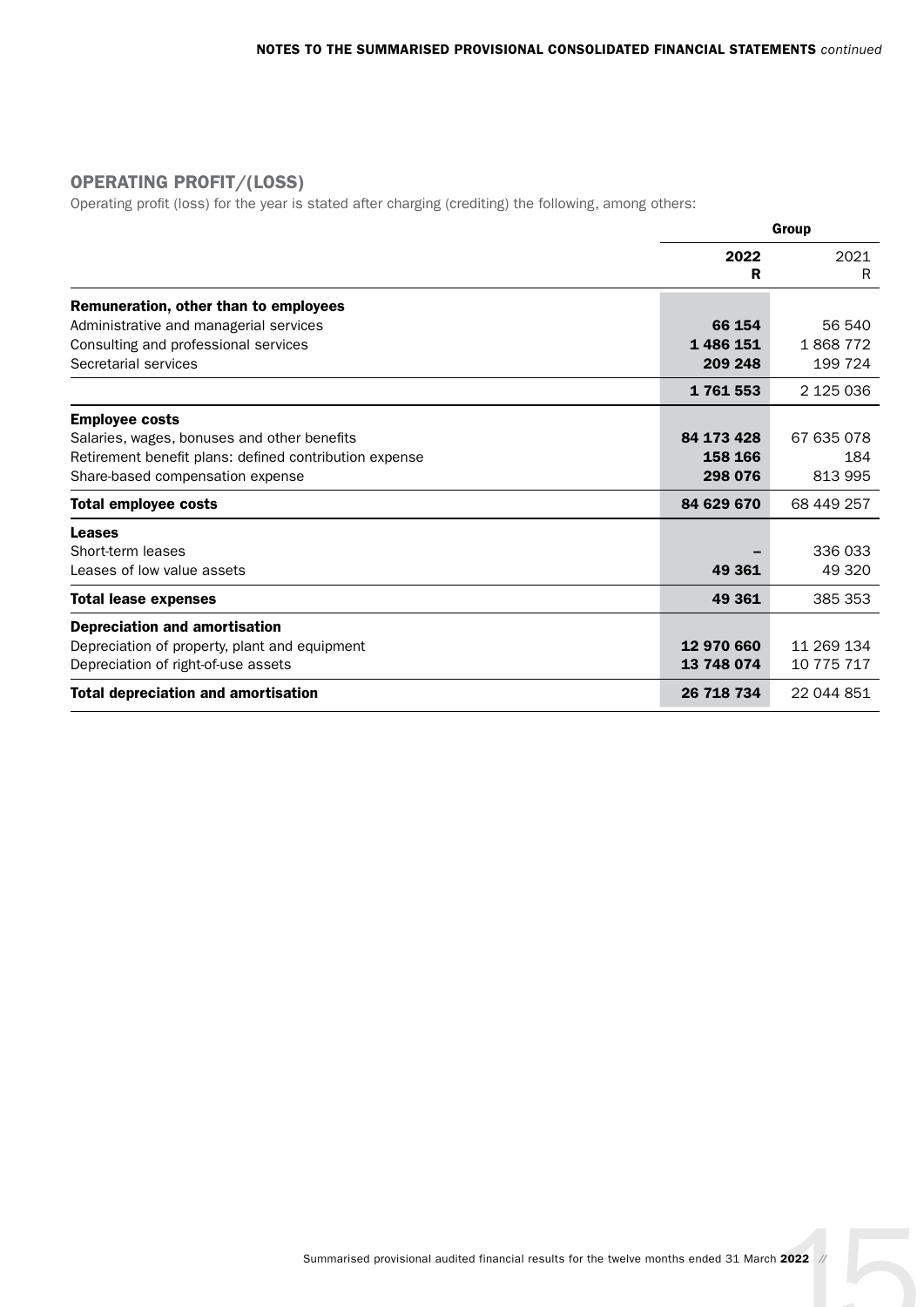### CASH GENERATED FROM/(USED IN) OPERATIONS

|                                                                                            | Group      |              |
|--------------------------------------------------------------------------------------------|------------|--------------|
|                                                                                            | 2022<br>R  | 2021<br>R.   |
| Profit/(loss) before taxation<br><b>Adjustments for</b>                                    | 52 409 377 | 24 133 845   |
| Depreciation                                                                               | 26 718 734 | 22 044 851   |
| Gains on disposals and remeasurement of assets                                             |            | (611995)     |
| Profit from equity-accounted investments                                                   | (28992240) | (15970201)   |
| Interest income                                                                            | (2037346)  | (1516826)    |
| Finance costs                                                                              | 12 851 844 | 13 817 663   |
| Net impairments and movements in credit loss allowances                                    | 120 551    |              |
| Loss/(profit) on sale of property, plant and equipment                                     | 389 942    | (6131547)    |
| Deferred income                                                                            | (316 671)  | (560 880)    |
| Share options recorded against salary expense                                              | 298 076    | 813 995      |
| <b>Changes in working capital</b>                                                          |            |              |
| Inventories                                                                                | (1040632)  | (272699)     |
| Trade and other receivables                                                                | 3 103 151  | (11 223 194) |
| Trade and other payables                                                                   | (1378090)  | 19 891 412   |
| Other financial assets                                                                     | 3896040    | 2 922 027    |
|                                                                                            | 66 022 736 | 47 336 451   |
| <b>INSTALMENT SALE LIABILITIES</b>                                                         |            |              |
| <b>Held at amortised cost</b>                                                              |            |              |
| Mercedes-Benz Financial Services                                                           | 31 411 370 |              |
| During the year, the company entered into 21 instalment sale agreements with Mercedes-     |            |              |
| Benz Financial Services. The liability is secured by motor vehicles with a carrying amount |            |              |
| of R32 838 562. It bears interest at rates linked to prime and is repayable over a term of |            |              |
| 60 months with an average monthly repayment of R34 697.                                    |            |              |
| Split between non-current and current portions                                             |            |              |
| Non-current liabilities                                                                    | 25 384 965 |              |
| <b>Current liabilities</b>                                                                 | 6 026 405  |              |
|                                                                                            | 31 411 370 |              |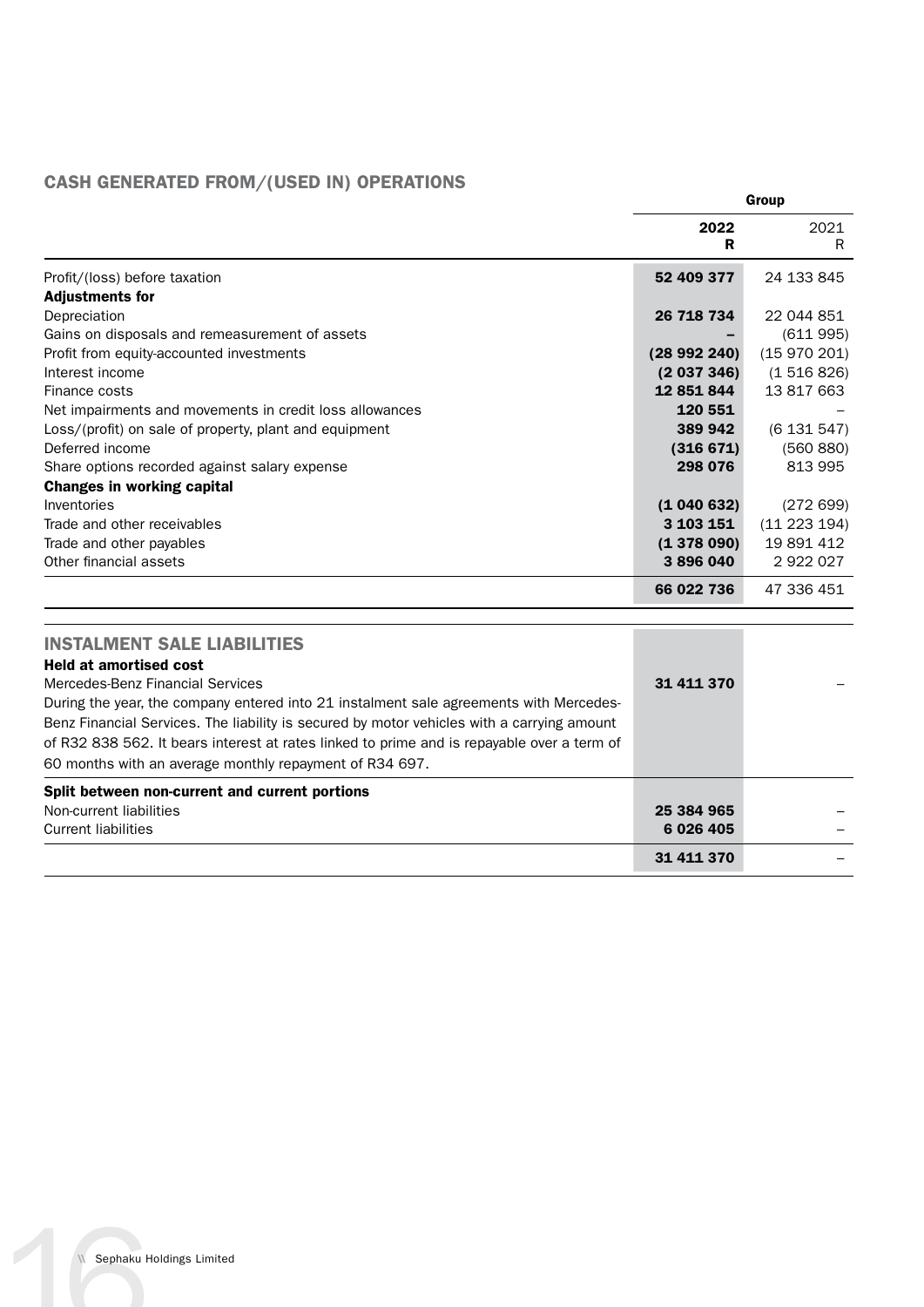### OTHER FINANCIAL LIABILITIES

|                                                                                                                                                                                                                                                                  | Group                    |                          |
|------------------------------------------------------------------------------------------------------------------------------------------------------------------------------------------------------------------------------------------------------------------|--------------------------|--------------------------|
|                                                                                                                                                                                                                                                                  | 2022<br>R                | 2021<br>R                |
| <b>Held at amortised cost</b><br>Standard Bank - Facility B                                                                                                                                                                                                      | 48 273 681               | 71 317 459               |
| This loan bears interest at the three-month JIBAR plus a margin of 4.25%. The interest<br>rate was 8.508% on 31 March 2022. The loan is repayable in varying instalments with the<br>final payment being made 15 April 2023 (2021: final payment 31 March 2023). |                          |                          |
| Split between non-current and current portions<br>Non-current liabilities<br><b>Current liabilities</b>                                                                                                                                                          | 34 863 130<br>13 410 551 | 58 006 387<br>13 311 072 |
|                                                                                                                                                                                                                                                                  | 48 273 681               | 71 317 459               |

### **Security**

The Standard Bank loans and facilities are secured as follows:

- General notarial bond to be granted by Métier Mixed Concrete Proprietary Limited in favour of the debt guarantor over all its movable assets (including inventory).
- Pledge and cession by Sephaku Holdings Limited in favour of the debt guarantor, in which Sephaku Holdings Limited inter alia pledges and cedes in securitatem debiti to the debt guarantor all its shares in and claims against the borrower.
- Cession of insurances by Métier Mixed Concrete Proprietary Limited in favour of the debt guarantor, in terms of which Métier Mixed Concrete Proprietary Limited cedes in securitatem debiti to the debt guarantor all of its right, title and interest in and to all insurances over its assets.
- Cession of debts by Métier Mixed Concrete Proprietary Limited in favour of the debt guarantor, in terms of which Métier Mixed Concrete Proprietary Limited cedes in securitatem debiti to the debt guarantor, all of its right, title and interest in and to all of its debtors.
- Special notarial bond to be granted by Métier Mixed Concrete Proprietary Limited in favour of the debt guarantor over specified movable assets.
- The deed of security over the domain name http://metiersa.co.za entered into between Métier Mixed Concrete Proprietary Limited (as cedent) and the debt guarantor (as cessionary) and any notices or acknowledgements requested thereunder, in terms of which Métier Mixed Concrete Proprietary Limited cedes in securitatem debiti to the debt guarantor all of its right, title and interest in and to the domain name.

The fair values of the financial liabilities are substantially the same as the carrying amounts reflected on the statement of financial position as they bear interest at market related rates.

|                                                  | Group      |            |
|--------------------------------------------------|------------|------------|
|                                                  | 2022<br>R  | 2021<br>R  |
| <b>FINANCE COSTS</b>                             |            |            |
| Lease liabilities                                | 6 307 253  | 6 408 486  |
| Bank overdraft                                   |            | 27         |
| Current borowings - transactional cost amortised | 272 727    | 204 545    |
| Other financial liabilities                      | 4 860 244  | 7 204 605  |
| Instalment sale liabilities                      | 1411614    |            |
| <b>Total finance costs</b>                       | 12 851 844 | 13 817 663 |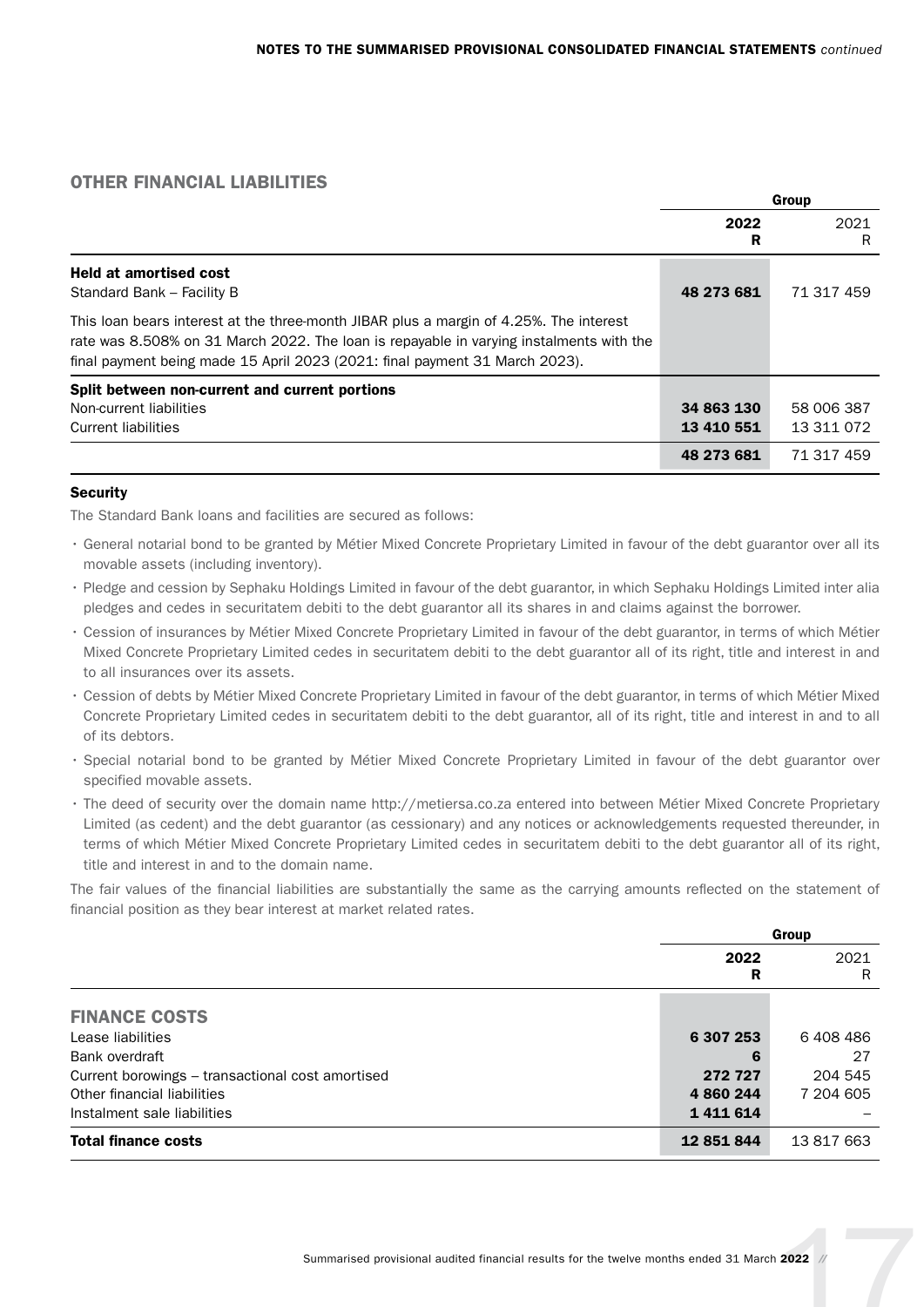### NET ASSET VALUE PER SHARE AND EARNINGS PER SHARE

|                                                                                                                                                              |                    |                                  | Group                           |                                 |
|--------------------------------------------------------------------------------------------------------------------------------------------------------------|--------------------|----------------------------------|---------------------------------|---------------------------------|
|                                                                                                                                                              |                    |                                  | 2022<br>R                       | 2021<br>Restated*<br>R          |
| Net asset value and tangible net asset value per share<br>Total assets<br><b>Total liabilities</b>                                                           |                    |                                  | 1402 002 879<br>(254 722 125)   | 1 351 982 901<br>(249577767)    |
| Net asset value attributable to equity holders of parent<br>Goodwill                                                                                         |                    |                                  | 1 147 280 754<br>(223 421 981)  | 1 102 405 134<br>(223 421 981)  |
| Tangible net asset value                                                                                                                                     |                    |                                  | 923 858 773                     | 878 983 153                     |
| <b>Shares in issue</b><br>Net asset value per share (cents)<br>Tangible net asset value per share (cents)                                                    |                    |                                  | 254 486 436<br>450.82<br>363.03 | 254 486 436<br>433.19<br>345.40 |
|                                                                                                                                                              |                    |                                  | Group                           |                                 |
|                                                                                                                                                              | 2022<br>Gross<br>R | 2022<br>Net<br>R                 | 2021<br>Gross<br>R              | 2021<br>Net<br>R                |
| Reconciliation of basic earnings to diluted earnings<br>and headline earnings:<br>Profit attributable to ordinary equity holders of the<br>parent entity     |                    | 44 577 544                       |                                 | 19 921 912                      |
| IAS 33 earnings<br>Add/Less IAS 16 losses/(gains) on the disposal of<br>plant and equipment<br>Add IAS 36 impairment of investment                           | 389 942            | 44 577 544<br>280 758<br>120 551 | (6131547)                       | 19 921 912<br>(4414714)         |
| Headline earnings and diluted headline earnings<br>attributable to equity holders of parent                                                                  |                    | 44 978 853                       |                                 | 15 507 198                      |
| Basic weighted average number of shares<br>Diluted weighted average number of shares                                                                         |                    | 254 486 436<br>254 486 436       |                                 | 254 486 436<br>254 486 436      |
| Basic earnings per share (cents)<br>Diluted earnings per share (cents)<br>Headline earnings per share (cents)<br>Diluted headline earnings per share (cents) |                    | 17.52<br>17.52<br>17.67<br>17.67 |                                 | 7.83<br>7.83<br>6.09<br>6.09    |

### GOING CONCERN

The annual financial statements have been prepared on the basis of accounting policies applicable to a going concern. This basis presumes that funds will be available to finance future operations and that the realisation of assets and settlement of liabilities, contingent obligations and commitments will occur in the ordinary course of business.

The directors believe that the company has adequate financial resources to continue in operation for the foreseeable future and accordingly the annual financial statements have been prepared on a going concern basis. The directors have satisfied themselves that the company is in a sound financial position and that it has access to sufficient borrowing facilities to meet its foreseeable cash requirements. The company's current liabilities exceeds the current assets, however if the loan from group company is required to be repaid, the board will approve Métier to pay a dividend to SepHold. The dividend received will be utilised to repay the loan in full. The directors are not aware of any new material changes that may adversely impact the company. The directors are also not aware of any material non-compliance with statutory or regulatory requirements or of any pending changes to legislation which may affect the company.

KwaZulu-Natal (KZN) and Gauteng saw the outbreak of violent riots in July 2021. The group's operations in these provinces were not affected and as such had no impact on the group's ability to continue as a going concern.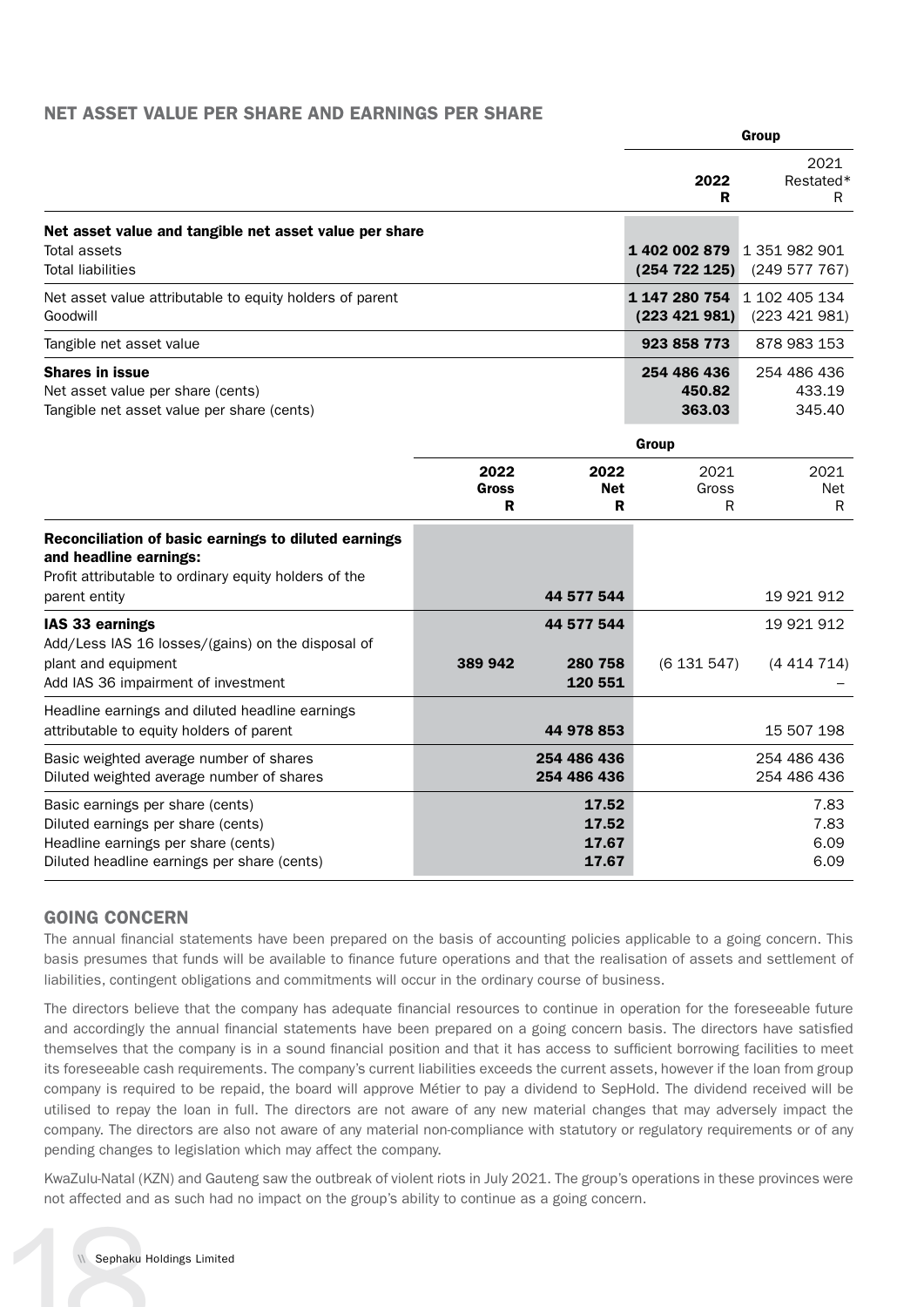### CORPORATE INFORMATION

| <b>Directors</b>            | B Williams° (chairman)<br>MJ Janse van Rensburg°<br>B Bulo <sup>®</sup><br>MM Ngoasheng <sup>®</sup><br>Dr L Mohuba <sup>^</sup><br>NR Crafford-Lazarus <sup>*</sup> (chief executive officer and financial director)<br>KJ Capes* (Métier chief executive officer)<br>'Independent 'Executive 'Non-executive |
|-----------------------------|---------------------------------------------------------------------------------------------------------------------------------------------------------------------------------------------------------------------------------------------------------------------------------------------------------------|
| <b>Company secretary</b>    | Acorim Proprietary Limited<br>Telephone: +27 11 325 6363                                                                                                                                                                                                                                                      |
| SepHold registered office   | Southdown Office Park<br>First floor, Block A<br>Corner Karee and John Vorster Streets<br>Irene, X54, 0062<br>Telephone: +27 12 684 6300<br>Email: info@sephold.co.za                                                                                                                                         |
| <b>Transfer secretaries</b> | Computershare Investor Services Proprietary Limited<br>Rosebank Towers, 15 Biermann Avenue, Rosebank, Johannesburg, 2196<br>PO Box 61051, Marshalltown, 2017, South Africa<br>Telephone: +27 11 370 5000                                                                                                      |
| <b>JSE</b> sponsor          | Questco Corporate Advisory Proprietary Limited<br>Telephone: +27 11 011 9200                                                                                                                                                                                                                                  |

### ABOUT SEPHAKU HOLDINGS LIMITED

Sephaku Holdings Limited is a building and construction materials company with a portfolio of investments in the cement sector in South Africa. The Company's core investments are a 36% stake in Dangote Cement SA (Pty) Ltd and 100% in Métier Mixed Concrete (Pty) Ltd. SepHold's strategy is to generate growth and realise value for shareholders through the production of cement and ready mixed concrete in Southern Africa.

### [www.sephakuholdings.com](http://www.sephakuholdings.com)